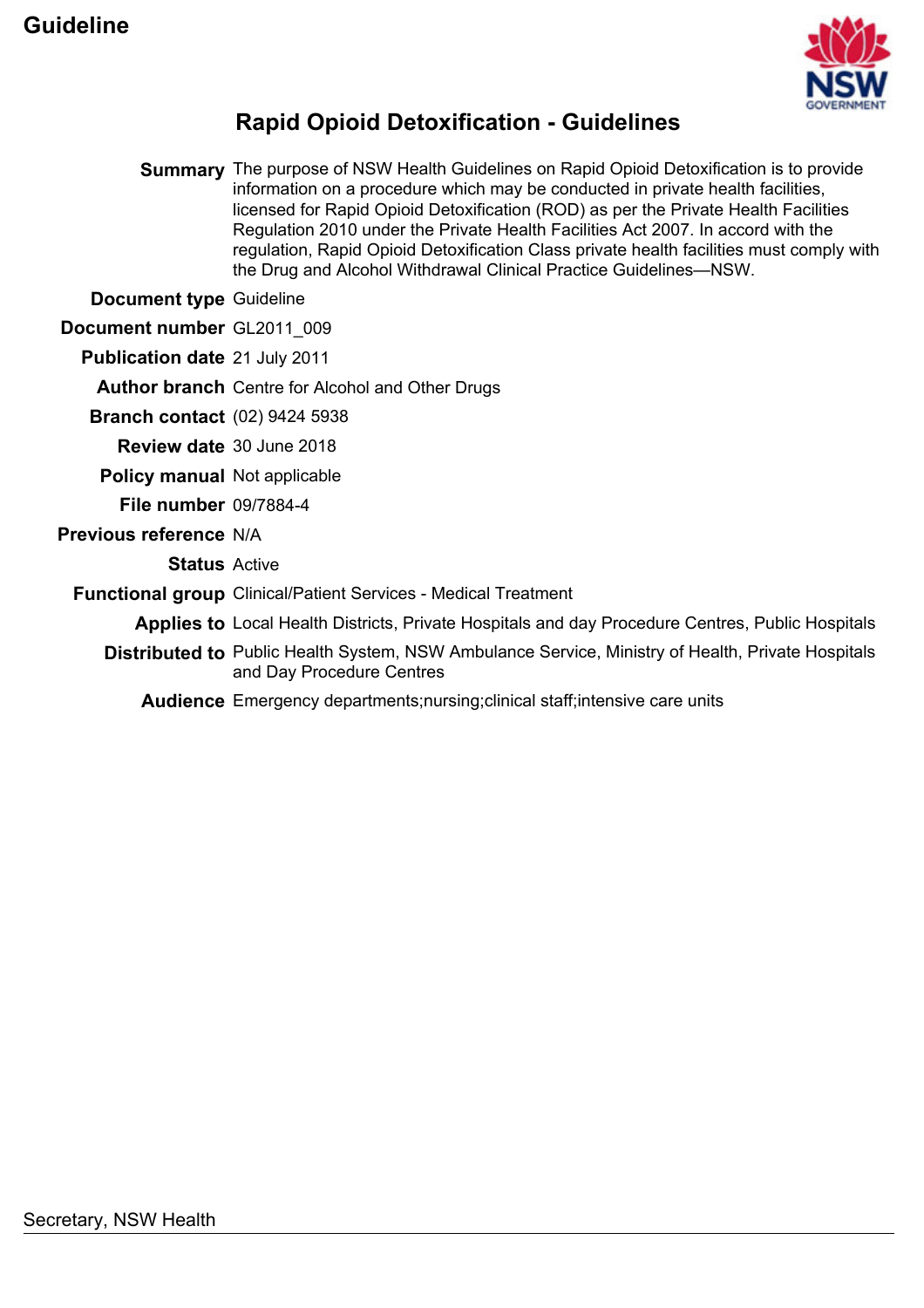

### **GUIDELINES FOR RAPID OPIOID DETOXIFICATION**

### **PURPOSE**

The purpose of *NSW Health Guidelines on Rapid Opioid Detoxification* is to provide information on a procedure which may be conducted in private health facilities, licensed for Rapid Opioid Detoxification (ROD) as per the *Private Health Facilities Regulation 2010* under the *Private Health Facilities Act 2007*. In accord with the regulation, Rapid Opioid Detoxification Class private health facilities must comply with the *Drug and Alcohol Withdrawal Clinical Practice Guidelines—NSW*.

### **KEY PRINCIPLES**

ROD is not currently conducted NSW's public sector nor is it likely to be in the foreseeable future unless in the context of a clinical trial, thus the key principles of these guidelines are to ensure patients undertaking ROD procedures in a private health facility licensed for the purpose of ROD:

- 1. have been well informed of the treatment they are undertaking including potential risks and alternative treatment options;
- 2. have been advised verbally and in writing that rapid opioid treatment and naltrexone implants are still experimental treatments;
- 3. are advised verbally and in writing that naltrexone implants used in Australia have not been approved by the relevant regulatory authorities;
- 4. can competently provide signed, informed, consent to treatment;
- 5. have been satisfactorily assessed as appropriate for the treatment; and
- 6. are adequately monitored and supported during and post treatment.

The guidelines align with the *Private Health Facilities Regulation 2010* under the *Private Health Facilities Act 2007* which provides the recommended standards for the settings in which ROD is undertaken ensuring they are appropriately and adequately equipped. Refer section 4.1.7.

Further, the guidelines provide Public Hospital Emergency Departments and the like with appropriate recommendations on how to best manage patients who present post ROD treatment with complications and / or those who present in medical settings who are in continued treatment with naltrexone (including those with naltrexone implants).

### **USE OF THE GUIDELINE**

As per the *Private Health Facilities Regulation 2010* (amended) under the *Private Health Facilities Act 2007,* compliance with the *NSW Health Guidelines on Rapid Opioid Detoxification* is a condition of a private health facility license for the purpose of ROD.

In addition these guidelines provide recommendations for clinical staff in medical settings such as Public Hospital Emergency Departments and the like for the management of patients who may present post ROD procedures with complications and /or patients presenting who are in continued naltrexone treatment (including naltrexone implants).

### **REVISION HISTORY**

| <b>Version</b> | Approved by             | <b>Amendment notes</b>                              |
|----------------|-------------------------|-----------------------------------------------------|
| July 2011      | Deputy Director-General | Updates and Replaces GL2005 027                     |
| (GL2011 009)   | Strategic Development   |                                                     |
| February 2001  | Director-General        | New guideline originally issued as Circular 2001/17 |
| (GL2005_027)   |                         |                                                     |

### **ATTACHMENTS**

1. Guidelines for Rapid Opioid Detoxification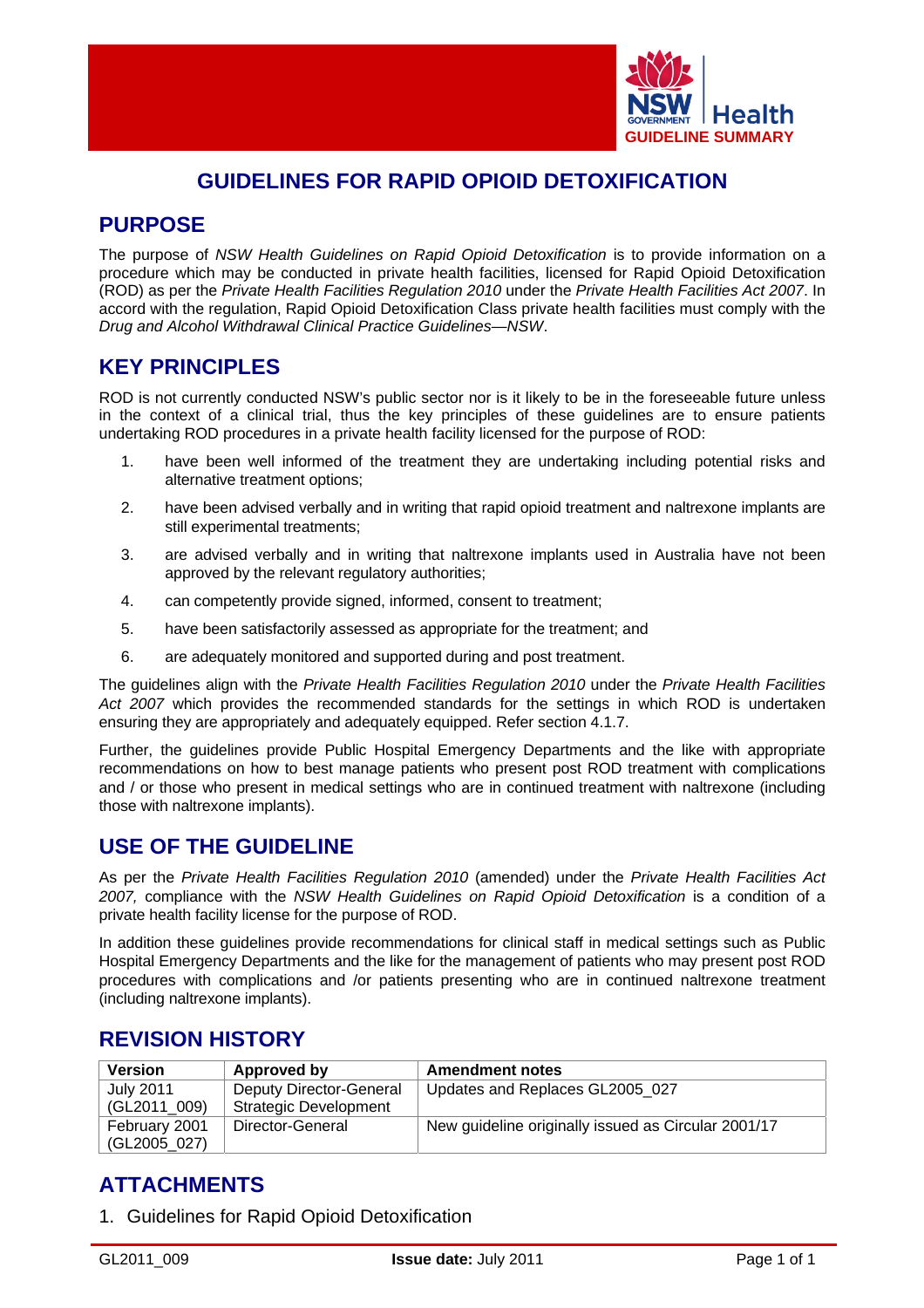

# GUIDELINES FOR RAPID OPIOID DETOXIFICATION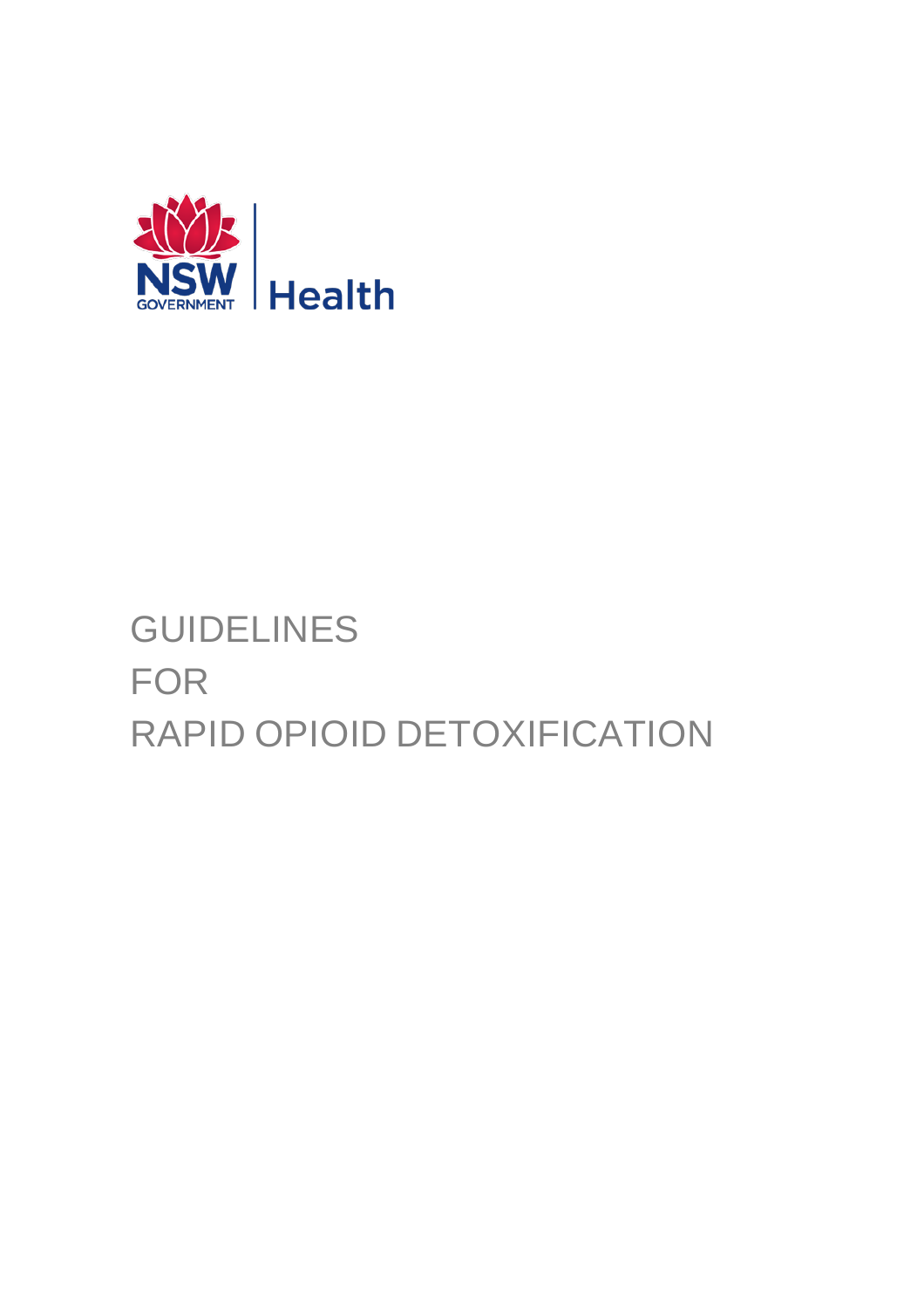NSW DEPARTMENT OF HEALTH 73 Miller Street NORTH SYDNEY NSW 2060 Tel. (02) 9391 9000 Fax. (02) 9391 9101 TTY. (02) 9391 9900

#### [www.health.nsw.gov.au](http://www.health.nsw.gov.au/)

This work is copyright. It may be reproduced in whole or in part for study or training purposes subject to the inclusion of an acknowledgement of the source. It may not be reproduced for commercial usage or sale. Reproduction for purposes other than those indicated requires written permission from the NSW Department of Health.

© NSW HEALTH 2011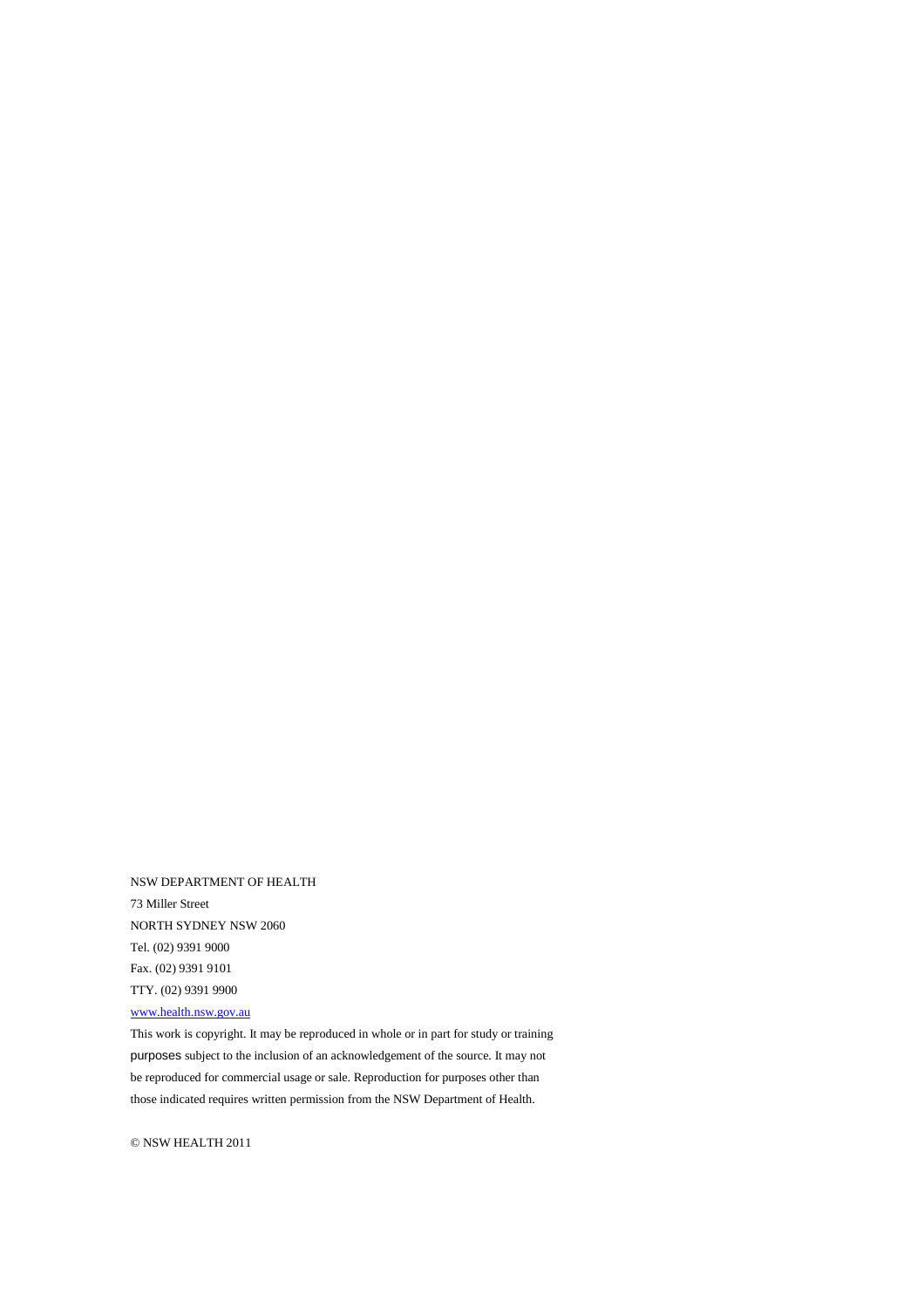

### **Contents**

| $\mathbf 1$    |     |  |  |
|----------------|-----|--|--|
| 2              |     |  |  |
|                | 2.1 |  |  |
|                | 2.2 |  |  |
|                | 2.3 |  |  |
| 3              |     |  |  |
|                | 3.1 |  |  |
|                | 3.2 |  |  |
|                |     |  |  |
|                |     |  |  |
| $\overline{4}$ |     |  |  |
|                | 4.1 |  |  |
|                |     |  |  |
|                |     |  |  |
|                |     |  |  |
|                |     |  |  |
|                |     |  |  |
|                |     |  |  |
|                |     |  |  |
| 5              |     |  |  |
|                | 5.1 |  |  |
|                |     |  |  |
|                |     |  |  |
|                |     |  |  |
|                |     |  |  |
|                | 5.2 |  |  |
|                |     |  |  |
|                |     |  |  |
|                |     |  |  |
|                |     |  |  |
|                |     |  |  |
|                |     |  |  |
|                |     |  |  |
|                |     |  |  |
|                |     |  |  |
|                |     |  |  |
| 6              |     |  |  |
| 7              |     |  |  |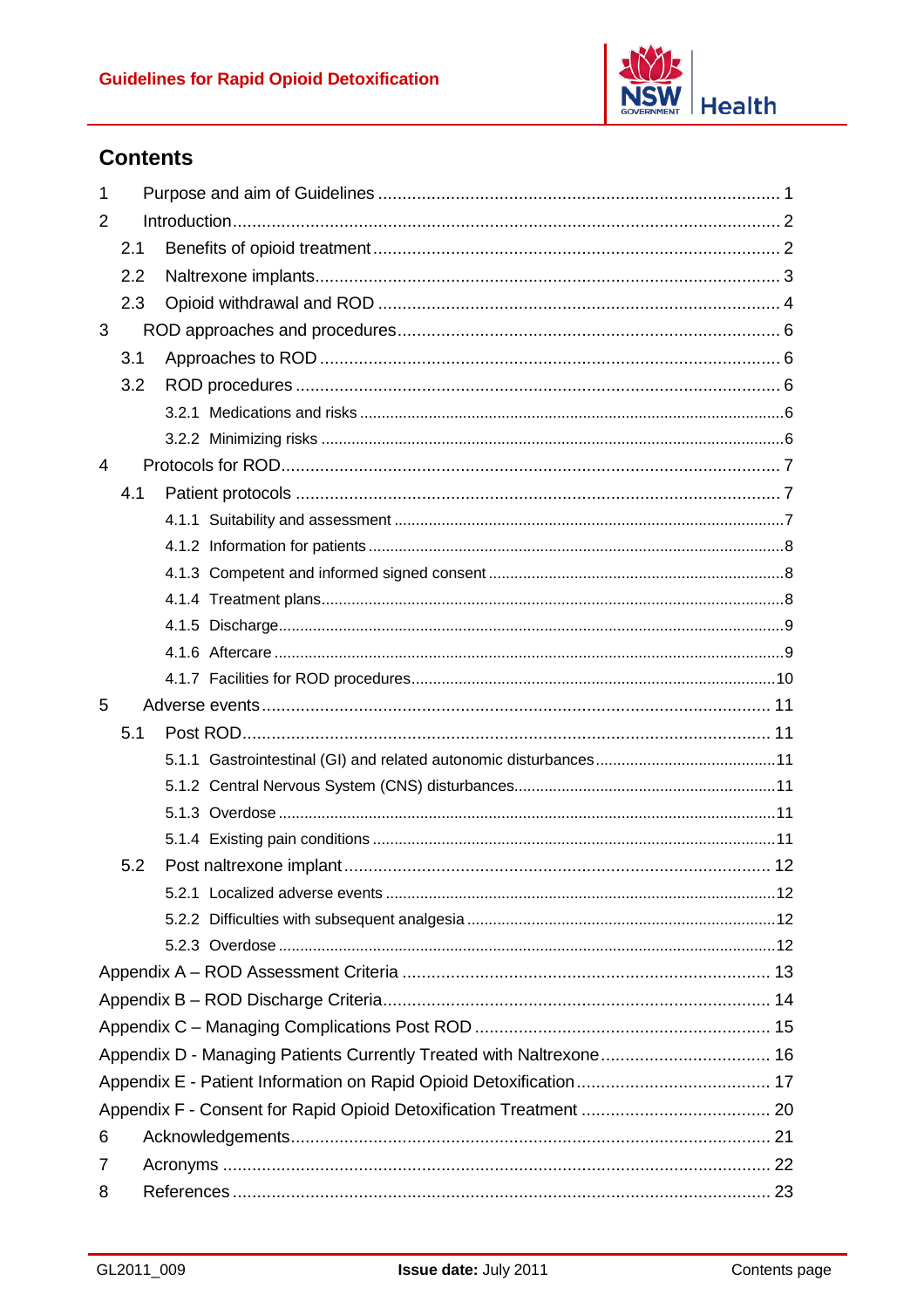

### <span id="page-5-0"></span>**1 Purpose and aim of Guidelines**

The purpose of *NSW Health Guidelines on Rapid Opioid Detoxification* is to provide information on a procedure which may be conducted in private health facilities, licensed for Rapid Opioid Detoxification (ROD) as per the *[Private Health Facilities Regulation 2010](http://www.legislation.nsw.gov.au/fullhtml/inforce/subordleg+64+2010+cd+0+N)* under the *Private Health Facilities Act 2007*.

Compliance with the *NSW Health Guidelines on Rapid Opioid Detoxification* is a condition of a private health facility license for the purpose of ROD. These guidelines supersede the *NSW Health Rapid Detoxification From Opioids – Guidelines (2005)* Document Number: GL2005\_027.

ROD is not currently conducted in NSW's public sector nor is it likely to be in the foreseeable future unless in the context of a clinical trial. Private practitioners conducting ROD procedures in NSW must refer to the *[New South Wales drug and alcohol withdrawal clinical practice guidelines](http://www.health.nsw.gov.au/policies/gl/2008/GL2008_011.html) (2007),*  Chapter 5 and to the Commonwealth *[Clinical Guidelines and Procedures for the Use of Naltrexone](http://www.nationaldrugstrategy.gov.au/internet/drugstrategy/publishing.nsf/Content/FA899A5C0CE4B391CA2575DF000E696B/$File/naltrex.pdf)  [in the Management of Opioid Dependence \(2003\)](http://www.nationaldrugstrategy.gov.au/internet/drugstrategy/publishing.nsf/Content/FA899A5C0CE4B391CA2575DF000E696B/$File/naltrex.pdf)* for more specific information pertaining to ROD procedures.

The aim of these guidelines is to ensure that:

- 1. patients have been well informed of the treatment they are undertaking including potential risks and alternative treatment options;
- 2. patients are advised verbally and in writing that rapid opioid treatment and naltrexone implants are considered experimental treatments;
- 3. patients are advised verbally and in writing that naltrexone implants used in Australia have not been approved by the relevant National regulatory authorities;
- 4. patients can competently provide signed, informed, consent to this treatment;
- 5. patients have been satisfactorily assessed as appropriate for the treatment;
- 6. patients are adequately monitored and supported during and following treatment;
- 7. the settings in which ROD is undertaken are appropriately and adequately staffed and equipped; and that
- 8. Public Hospitals (including Emergency Departments) and other comparable centres have appropriate guidelines on how to best manage patients who present with complications post ROD treatment and / or those who present in medical settings who have naltrexone implants.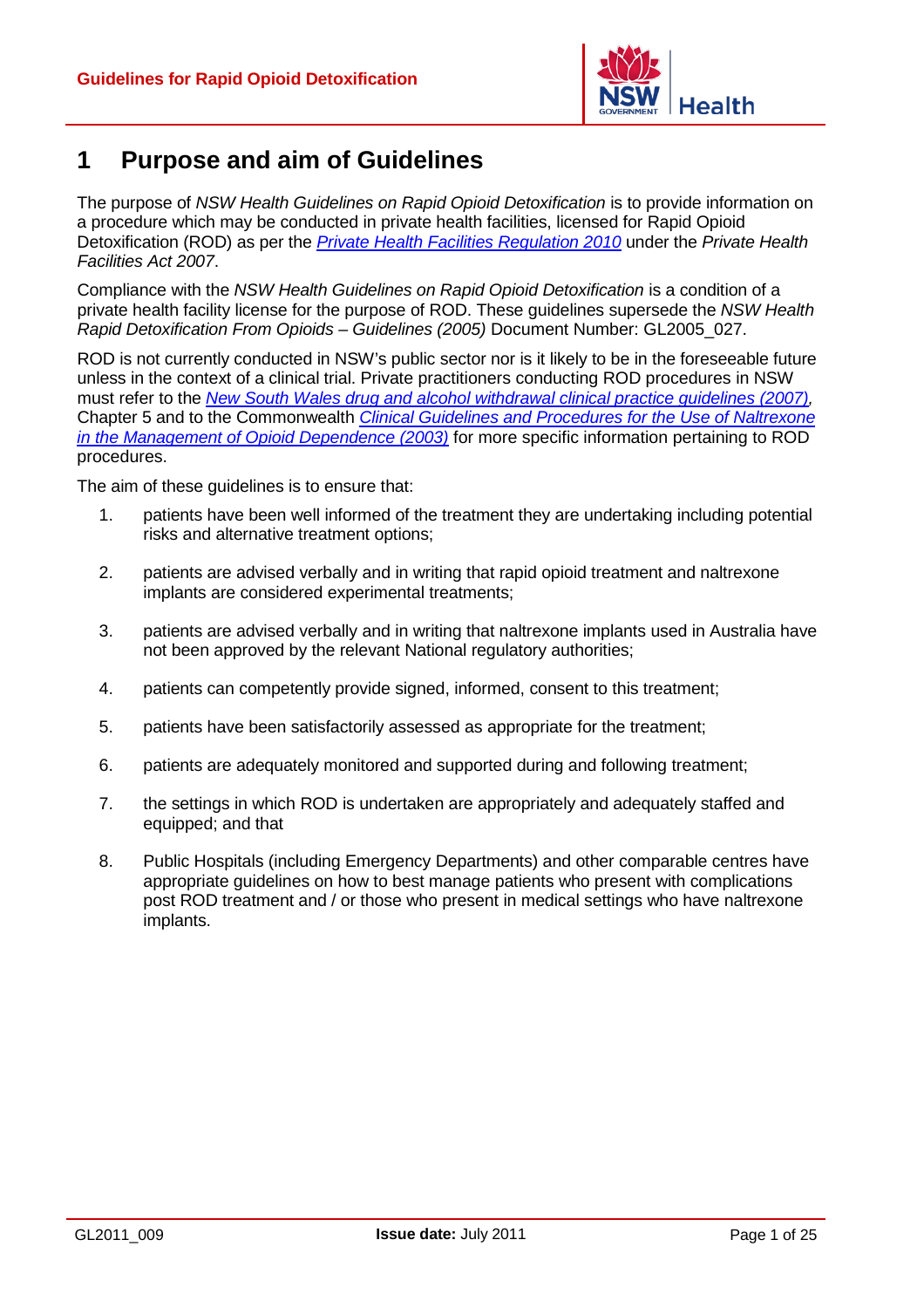

### <span id="page-6-0"></span>**2 Introduction**

#### <span id="page-6-1"></span>**2.1 Benefits of opioid treatment**

"Rapid Opioid Detoxification" (ROD) may be defined as the administration of one or more opioid antagonists (naltrexone and / or naloxone) to a person for the purposes of accelerating opioid withdrawal and rendering the person opioid free.

Naloxone and naltrexone are not currently registered by the Therapeutic Goods Administration (TGA) in Australia for use in rapid detoxification. Research is currently being conducted nationally and internationally on naltrexone use in the treatment of opioid dependence and practitioners are obliged to keep themselves up to date with this research if they are using naltrexone in clinical practice.

#### ROD in Australia

There is variable consumer demand for rapid opioid detoxification. ROD as a stand-alone treatment shares many of the same limitations as other treatment approaches providing opioid withdrawal. The vast majority of patients relapse to dependent opioid use following withdrawal unless they are linked in with ongoing treatment such as:

- **Fig.** residential rehabilitation programs;
- counselling programs;
- **EXECONTERT** continuing naltrexone treatment; or
- **F** re-engaged with opioid maintenance treatment.

One of the greatest risks of relapse to opioid use following detoxification and loss of tolerance to opioids, is an increased risk for non-fatal and fatal overdose.

The use of ROD has waned in the past decade for the following reasons:

1. Use of buprenorphine:

Buprenorphine management of withdrawal has become more available and it can avoid the need for ROD. Initiation of naltrexone while ideally deferred for 3-5 days post buprenorphine in OPD settings may be commenced in an inpatient unit within 1-2 days of ceasing buprenorphine

2. The safety and adverse event profile of ROD:

ROD can be associated with a range of complications, mainly related to precipitated opioid withdrawal and / or sedation. These complications may include severe dehydration, renal failure and delirium and require hospitalization. While the extent of this risk still uncertain, there have been several deaths in Australia associated with ROD and a number of admissions to hospital of critically ill patients.

3. Cost to services:

The cost and resources required to provide rapid detoxification, namely inpatient hospital admission with intensive medical and nursing staffing, has made ROD less attractive.

4. Decreased use of oral naltrexone:

> Greater clinical experience and research with oral naltrexone demonstrated its limited role in treating opioid dependence, with high relapse rates (fewer than 10% retention at 6 months). As such, a detoxification approach that was largely oriented towards inducting patients onto oral naltrexone became less widely used in Australia.

While demand for ROD as a treatment option has waned in the past decade, naltrexone implant devices have been widely used in recent years, often in conjunction with ROD. The vast majority of ROD procedures currently performed in Australia are within this context.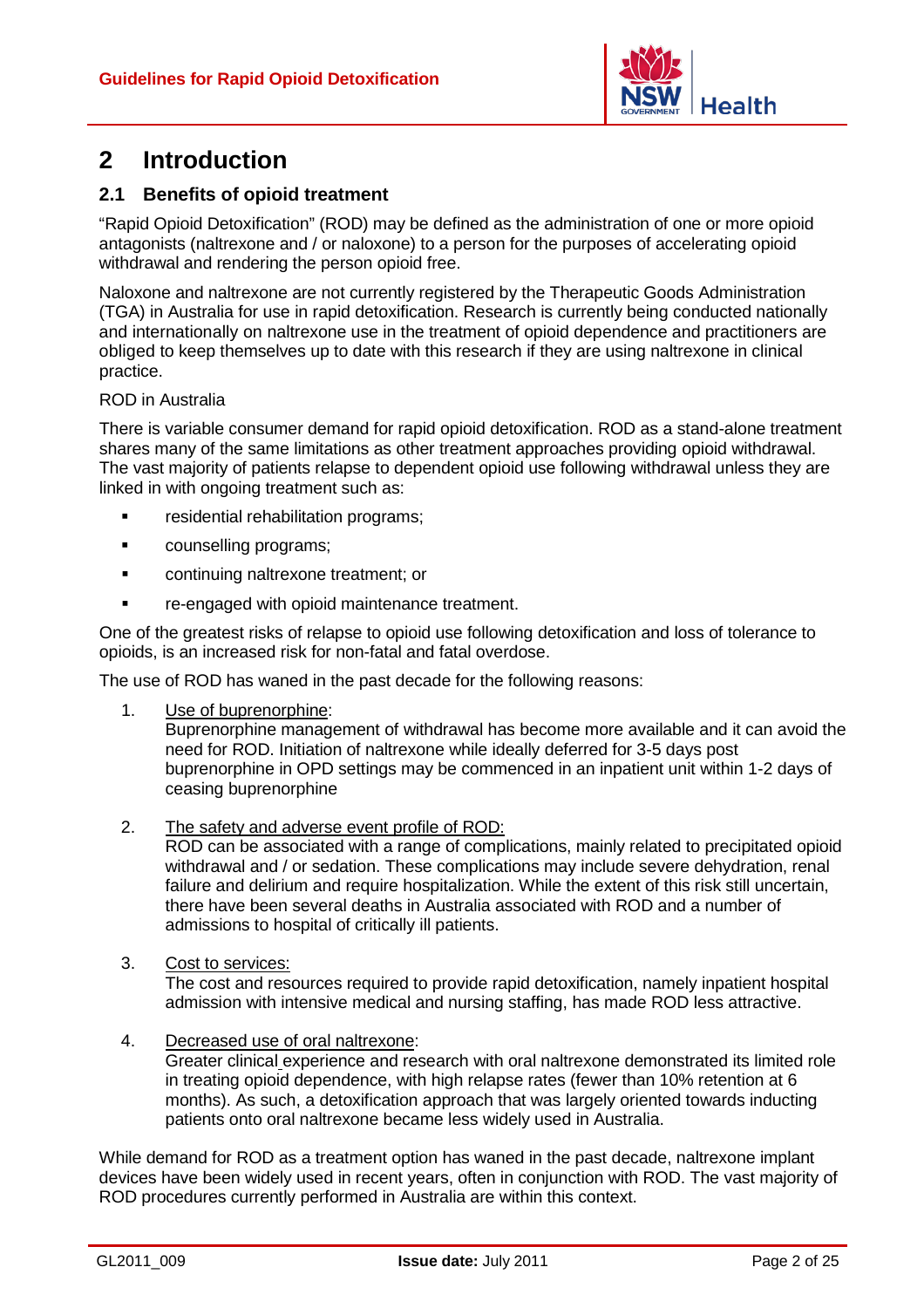

#### <span id="page-7-0"></span>**2.2 Naltrexone implants**

Naltrexone implants are sustained release devices that are inserted subcutaneously, typically in the abdominal wall, under local anaesthesia. The implants are claimed to release therapeutic plasma levels of naltrexone for up to 3 to 6 months with more recent devices claimed to be effective for up to 12 months. However, therapeutic plasma levels of naltrexone are poorly defined by research studies. In addition, the lack of a naltrexone implant approved by the Therapeutic Goods Administration means that no guarantee can be given of consistent blood levels achieved by a specific device.

In standard practice a person undergoing ROD is required to be opioid abstinent for a period of 7-10 days before an implant is inserted to avoid a precipitated withdrawal. However, opioid dependent people often find it difficult remaining abstinent for this period of time given the severity of the symptoms associated with opioid withdrawal. For this reason, ROD is one approach for initiating naltrexone implants as the detoxification process can be completed under sedation and within 6 – 12 hours from short acting opioids. However, ROD from long acting opioids such as methadone may take up to 12, 24 or even 72 hours.

Naltrexone implants are manufactured both in Australia and overseas, but are not currently registered for the treatment of heroin dependence with the TGA in Australia or in any other country with a comparable regulatory process. In Australia, these devices are used by a small number of private practitioners. In Australia naltrexone implants are used under the TGA's Special Access Scheme (SAS). Practitioners using naltrexone implants must comply with the requirements as stated in the Commonwealth's ['Access to unapproved therapeutic goods via the Special Access](http://www.tga.gov.au/hp/access-sas.htm)  [Scheme'](http://www.tga.gov.au/hp/access-sas.htm) (2009).

As the Royal Australasian College of Physicians (RACP) position statement on the use of naltrexone implants highlights, few patients meet the 'Category A' criteria of the SAS, of which the requirement is to have a "….seriously ill from which death is reasonably likely to occur within a matter of months". The RACP's statement indicates most opioid dependent patients can be effectively treated with a range of existing treatment approaches. Further, it should be emphasized that the role of naltrexone implant treatment remains unclear. A small number of controlled trials have demonstrated some benefits of the implant over placebo or oral naltrexone. These studies highlight high levels of relapse to opioid and other drug use as seen with other treatments such as methadone and buprenorphine.

At the time these guidelines were being reviewed, the National Health and Medical Research Council (NHMRC) was reviewing the evidence for efficacy and safety of naltrexone treatments for opioid dependence.

It is recommended that medical practitioners providing ROD or considering referring patients for naltrexone are cognizant of the NHMRC statement when it is released. Please refer to: <http://www.nhmrc.gov.au/>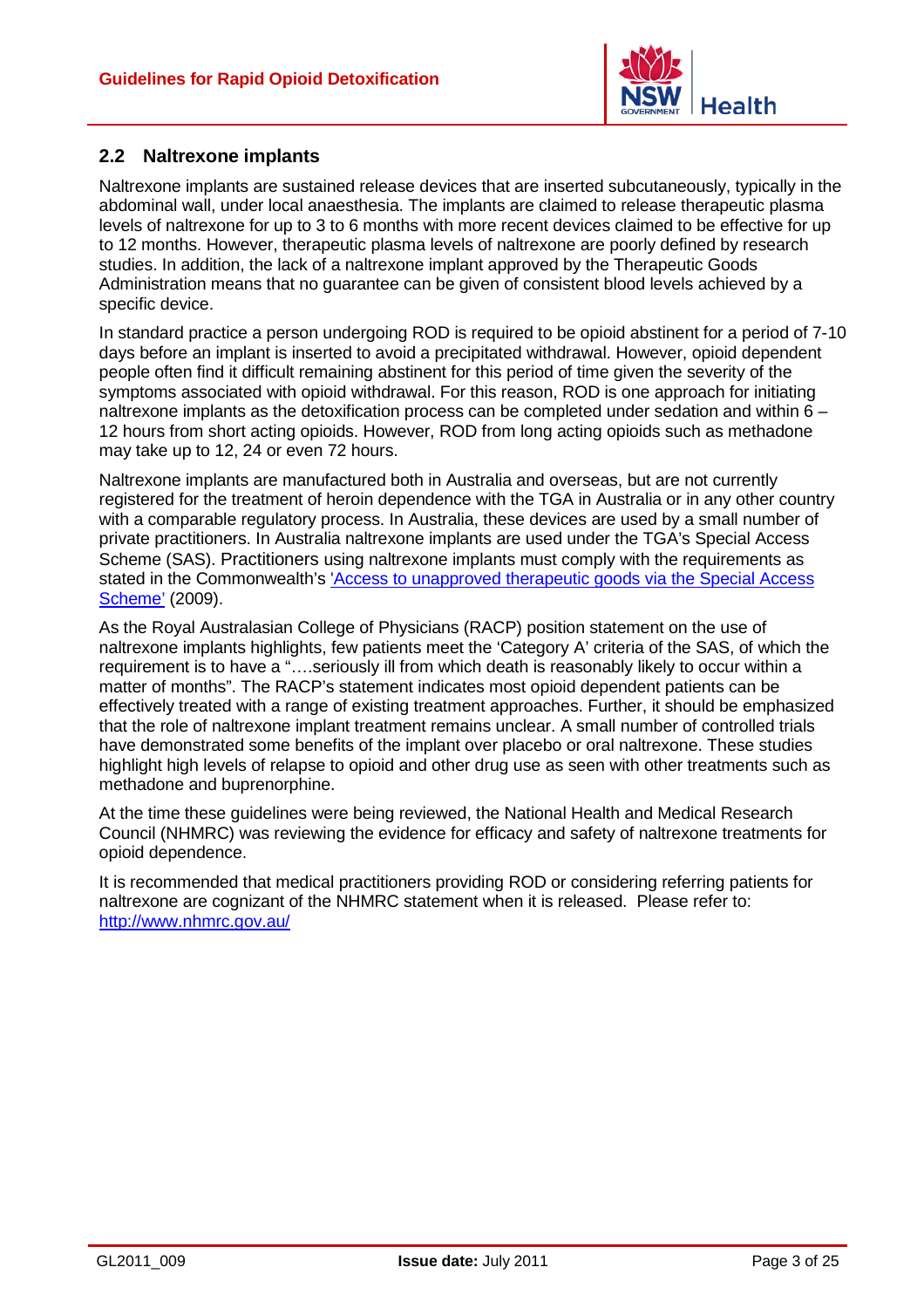

#### <span id="page-8-0"></span>**2.3 Opioid withdrawal and ROD**

The *New South Wales drug and alcohol withdrawal clinical practice guidelines* (2007), Chapter 5 provide the most relevant guidance on opioid withdrawal. The severity of opioid withdrawal symptoms are somewhat unpredictable, but influenced in part by three factors:

- 1. Firstly, the psychological state of the patient undergoing opioid withdrawal. Higher levels of anxiety and psychological distress are often associated with more severe withdrawal symptoms;
- 2. Secondly, the greater the dose of opioid (and the longer the half-life of the opioid) being administered regularly, the more severe the withdrawal syndrome on discontinuing; and
- 3. Thirdly, the more rapid the rate at which the opioid is withdrawn, the more severe the withdrawal syndrome.

The administration of opioid antagonists (such as naloxone or naltrexone) in ROD procedures to opioid- dependent people precipitates an immediate abstinence syndrome, often of considerable severity.

Opioid antagonists, naloxone and naltrexone, have a higher affinity for opioid receptors than common opioids such as morphine, methadone, codeine, oxycodone and heroin, and thus displace opioids such as these from mu receptors. This displacement causes a rapid and severe opioid withdrawal syndrome. In effect, the use of opioid antagonists in withdrawal increases the severity of withdrawal but reduces its duration.

Severity of withdrawal is also dependent on the type and the amount of opiate or opioid last used. -. Withdrawal severity may also be determined by the duration since last opioid use (shorter half life drugs such as heroin are associated with an earlier onset of withdrawal symptoms) as well as the physical and mental characteristics of the individual. The manifestations of precipitated withdrawal differ from the usual opioid withdrawal being more sudden in onset and perhaps more severe.

There is substantial evidence that ROD treatment can produce severe physiological and psychological distress. If untreated, the acute phase of precipitated withdrawal involves two major clusters of symptoms:

- 1. *gastrointestinal*, comprising unremitting vomiting and diarrhoea, often with cramping abdominal pain, lasting many hours. Without supportive treatment, patients may become dehydrated and develop electrolyte, acid/base disturbances and / or acute renal failure.
- 2. *significant psychological disturbances,* comprising agitation, dysphoria, and delirium. Delirium can last for more than 24 hours .

Some aspects of antagonist precipitated withdrawal appear to be of shorter duration than the process of spontaneous withdrawal. For example, in anaesthetised patients given a bolus dose of naloxone, signs of physiological withdrawal resolve in 4-6 hours. Once acute withdrawal signs have subsided, further administration of naloxone evokes no further withdrawal signs, and this has been taken as definitive evidence that acute withdrawal is complete.

However, while acute signs of withdrawal subside, many patients remain ill for considerably longer.

The major factor associated with severity of precipitated withdrawal is recency of opioid use as the severity of withdrawal is proportional to the amount of drug still circulating ie. the greater the interval between opioid use and administration of naltrexone, the less severe is the precipitated withdrawal.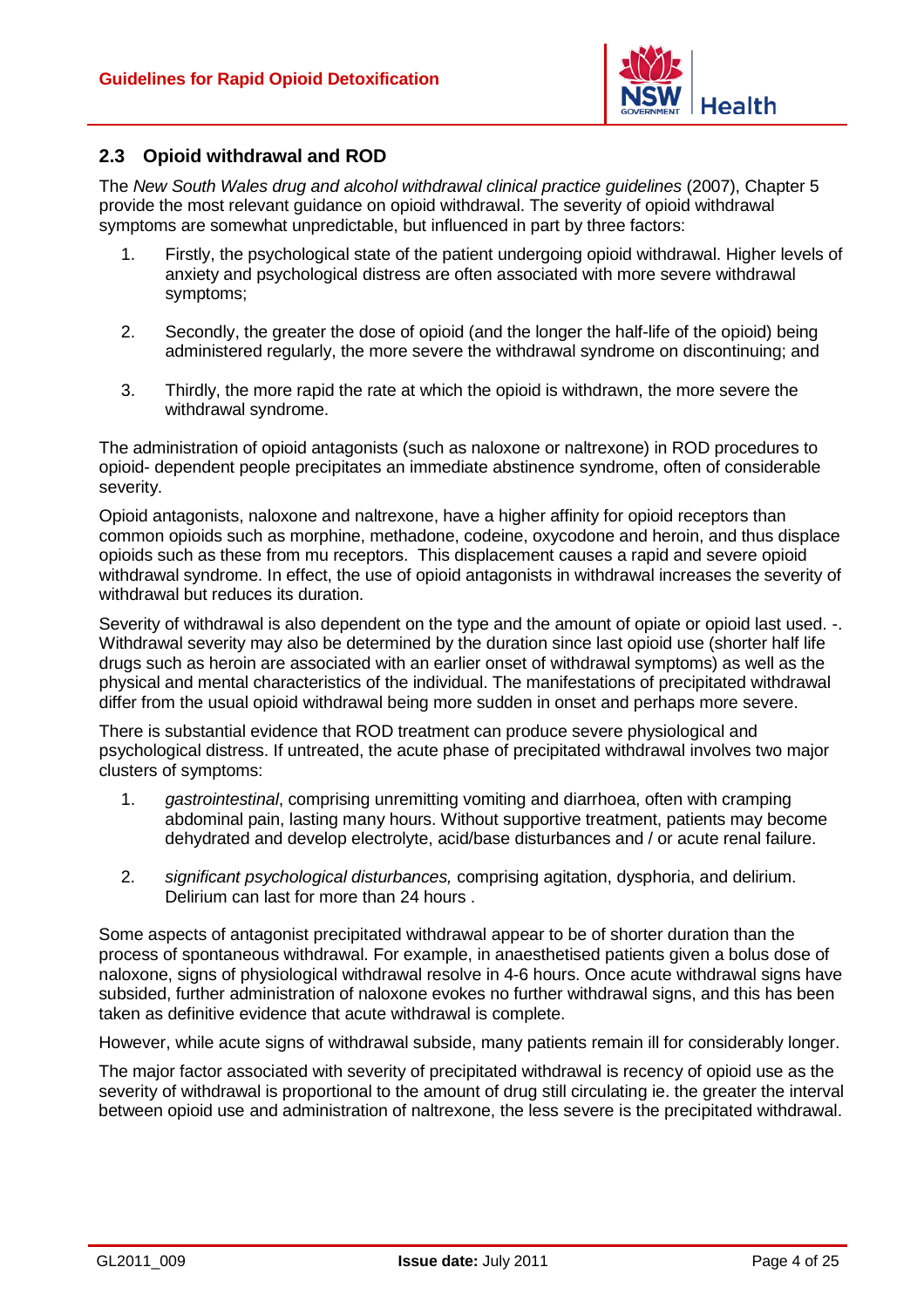

Heroin is a relatively short-acting drug and thus heroin-dependent patients who receive naltrexone within 12 hours of their last use of heroin experience more severe withdrawal reactions than subjects in whom administration of naltrexone is delayed 24 hours. This same severe reaction may be experienced in methadone users up to 10 days after last use of this drug. In most patients on methadone however, signs of significant withdrawal are evident at 72 -96 hours at which time ROD may be considered.

The severity of precipitated withdrawal is also influenced by the level of neuroadaptation ie those patients with a high opioid tolerance experience more severe precipitated withdrawal.

Patients maintained on methadone are more likely to have more severe precipitated withdrawal when given an antagonist than persons using street heroin. This reflects two factors:

- 1. long term exposure to a high dose of opioid and thus a high degree of neuroadaptation to opioids; and the
- 2. long half-life of the drug means methadone may be circulating up to 80 hours or longer after the last dose.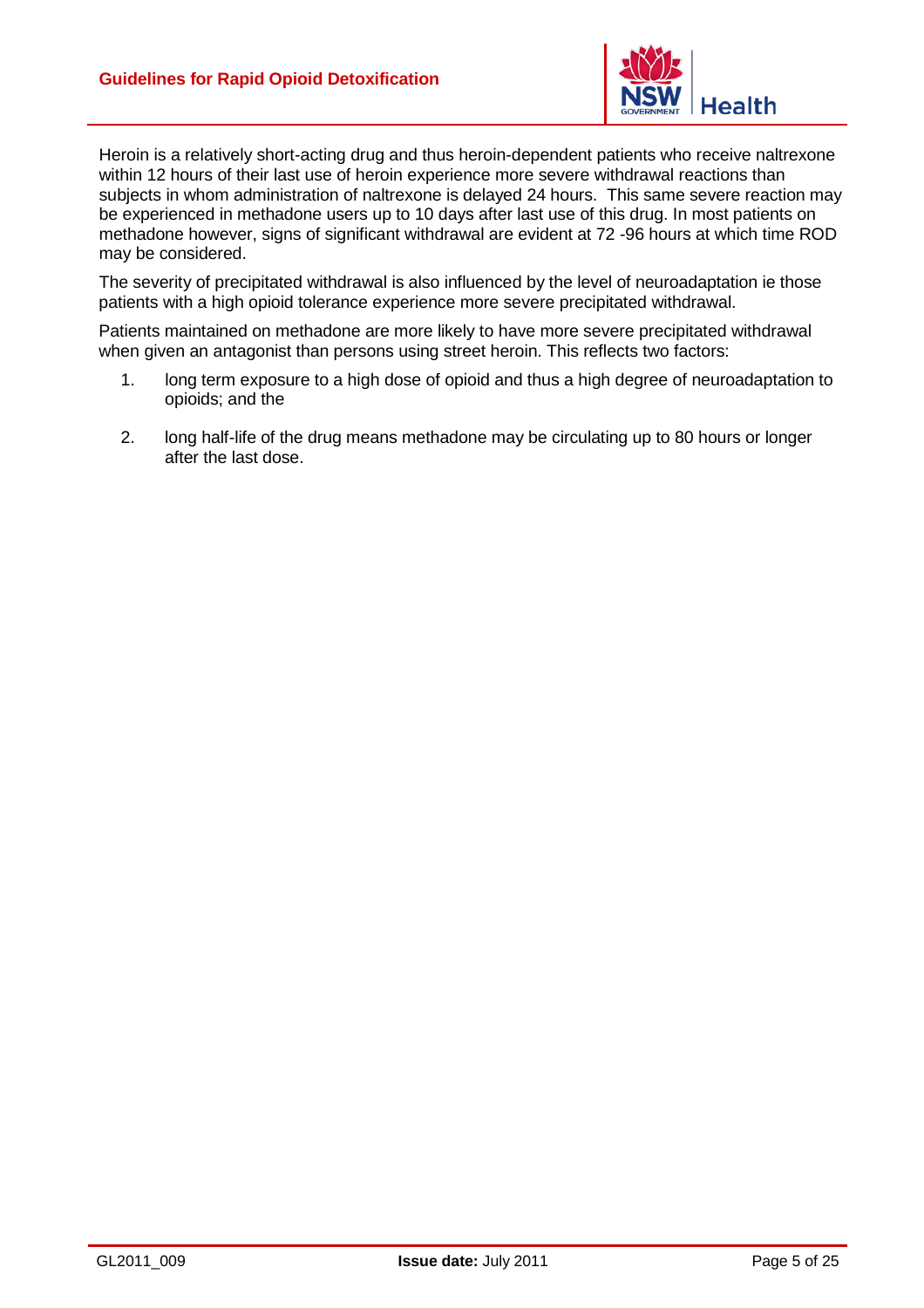

### <span id="page-10-0"></span>**3 ROD approaches and procedures**

#### <span id="page-10-1"></span>**3.1 Approaches to ROD**

Published descriptions of ROD often involve a wide variety of medications and approaches resulting in a lack of consistent data on the efficacy of any regimen.

However, it is possible to identify 3 broad approaches for ROD including:

- 1. *General anaesthesia* with intubation protects the airway, but obviously requires an operating theatre or high intervention unit (eg Intensive Care Unit) with staff capable of administering general anaesthetic and monitoring intubated patients. Patients must have no anaesthetic contraindications and should be warned of the risk of general anaesthesia and intubation.
- 2. *Deep sedation* without airway protection involves a risk of aspiration; and
- 3. *Light (minimal) sedation*. The problem with performing ROD in lightly-sedated subjects is the risk of agitation, delirium, vomiting and diarrhoea.

ROD under general anaesthesia is generally not undertaken in Australia now as only those procedures involving minimal sedation can be carried out in low-level medical settings. The small number of private practitioners undertaking ROD procedures in NSW do so using light to deep sedation.

#### <span id="page-10-2"></span>**3.2 ROD procedures**

#### <span id="page-10-3"></span>**3.2.1 Medications and risks**

The major symptomatic medications used during ROD include:

- Clonidine: a centrally acting alpha-2 agonist, to reduce sympathetic over activity, agitation, and withdrawal distress.
- . Midazolam: used to induce sedation and amnesia for the procedure.
- . Hyoscine butylbromide (Buscopan®) may be useful for abdominal cramps.
- $\blacksquare$ Octreotide: a synthetic somatostatin analogue, is often used for controlling gastrointestinal symptoms of diarrhoea. It also aids in the management of nausea, and vomiting.
- . Metoclopramide or ondansetron, (a 5HT antagonist): are used to suppress nausea.

NOTE: IV fluids may be used for individuals not tolerating oral fluids.

There have been several documented fatalities associated with ROD that relate to the administration of multiple medications. In essence, the more drugs used to ameliorate symptoms, the greater the risks of drug interactions and potential for cardiovascular and respiratory toxicity.

- Clonidine can produce significant hypotension and bradycardia. In the context of dehydration, this can contribute to acute renal failure.
- Benzodiazepines can contribute to worsening of delirium, and to depression of consciousness, respiration and gag reflex and risk of aspiration.
- Octreotide, metoclopramide and ondansetron are relatively safe in doses used in this procedure.

#### <span id="page-10-4"></span>**3.2.2 Minimizing risks**

The longer the opioid free period prior to ROD the less the opioid withdrawal symptoms following ROD. The duration of this period should be longer if the opioid used has a longer half life. Hospital admission may be needed to achieve this.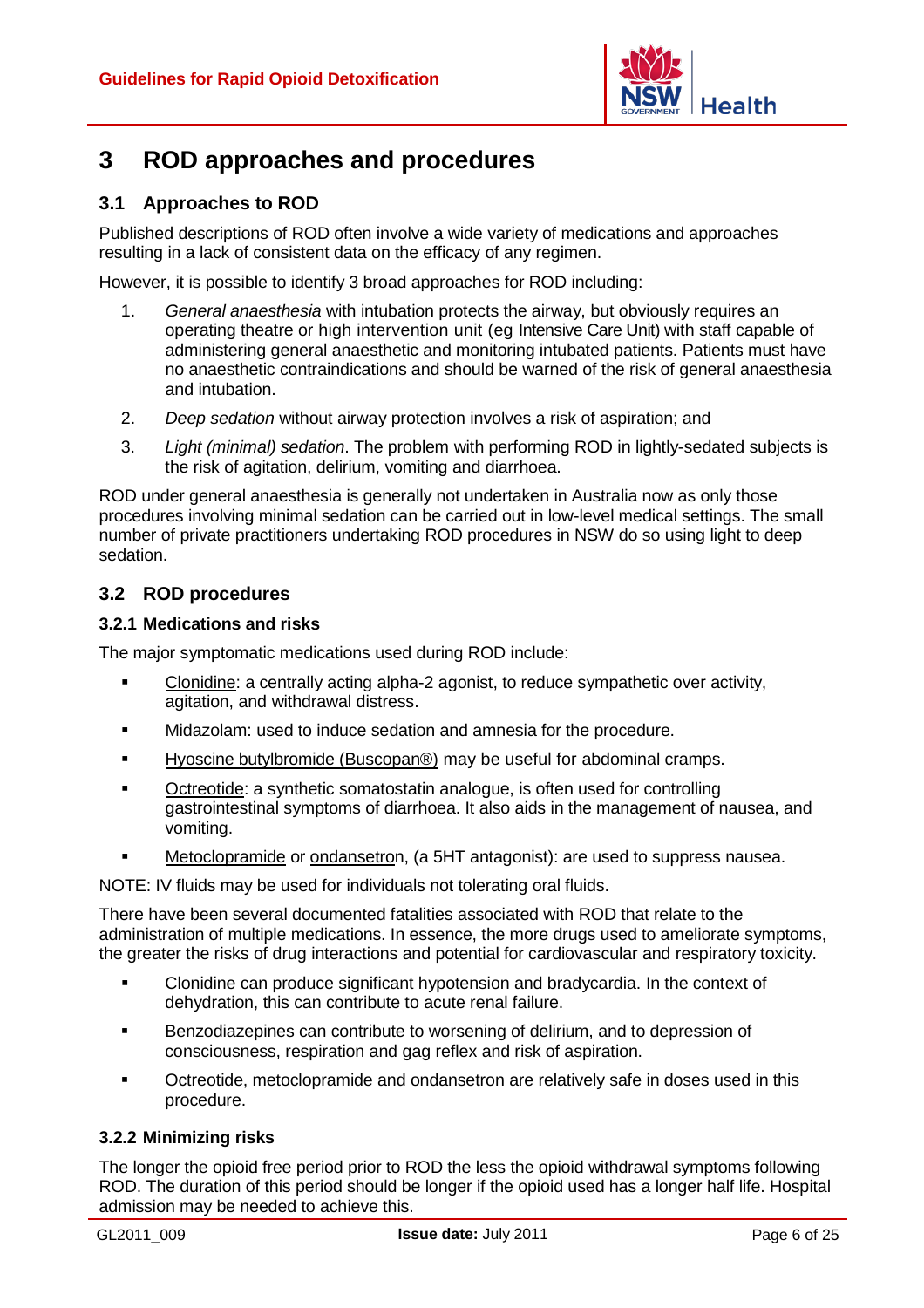

### <span id="page-11-0"></span>**4 Protocols for ROD**

#### <span id="page-11-1"></span>**4.1 Patient protocols**

The risks of this procedure can be further minimized if, in addition to careful use of medications for symptom relief, the following protocols are complied with.

#### <span id="page-11-2"></span>**4.1.1 Suitability and assessment**

In general terms, patients with good social supports (employment, relationship, family), with few psychological difficulties who are committed to abstinence appear to be most likely to benefit from ROD.

Careful assessment prior to treatment is essential including the screening of patients for underlying medical or psychiatric conditions.

Assessment must include the patient's:

- **substance use:**
- **The drug and alcohol and medical treatment history;**
- **n** medical condition:
- **•** psychiatric and cognitive conditions:
- **•** psychosocial circumstances;
- **•** willingness and capacity to engage in ongoing psychosocial treatment; and the
- perspectives of other relevant health professionals engaged in the patient's care.

#### Refer Appendix A - ROD Assessment Criteria.

#### Absolute Contraindications

- **•** pregnancy
- a history of significant cardiac disease, or evidence of heart disease on clinical examination
- acute or chronic renal impairment
- decompensated liver disease jaundice and/or ascites, hepatic encephalopathy
- history of significant mental illness including psychosis.

#### Relative contraindications

- those with chronic pain who are unable to be treated without opioids
- **EXECUTE:** current dependence on benzodiazepines, alcohol, or stimulants
- History of treatment for depression (patients may require psychiatric assessment prior to ROD)
- Unstable social circumstances patients who are homeless or in highly unstable social circumstances require a comprehensive plan to stabilize their circumstances prior to undergoing ROD.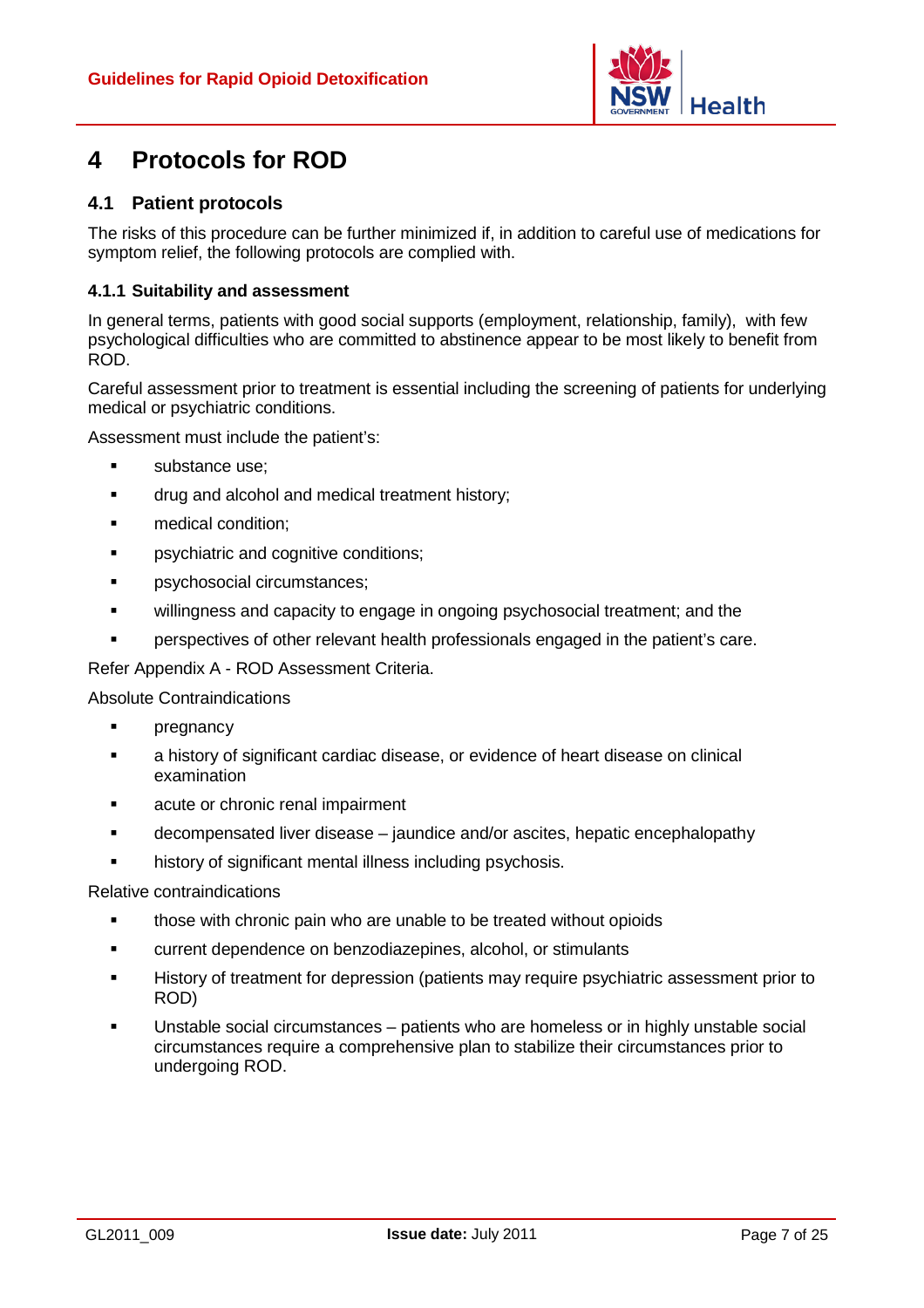

#### <span id="page-12-0"></span>**4.1.2 Information for patients**

Written information on the procedure must be provided to patients. Practitioners must identify and address any barriers to the patient understanding the information provided including non-English speaking, low literacy or a form of disability. Practitioners must confirm with the patient that they are able to understand the information that has been provided and provide an opportunity for questions to be asked.

Practitioners have a responsibility to ensure that informed consent can be obtained by providing patients with all relevant information pertaining to ROD procedures including the following:

- Other treatment options available to patients for them to consider prior to undertaking ROD including clear details of the range, usual outcomes and adverse events of conventional treatment approaches for opioid dependence;
- Statement that naloxone and naltrexone are not currently registered by the Therapeutic Goods Administration (TGA) in Australia for use in rapid detoxification;
- Statement that the safety and effectiveness of naltrexone implants is not proven, , thus patients undertaking ROD as a prelude to naltrexone implants must also be informed that they are undergoing treatment of uncertain effectiveness and safety, and provide written consent acknowledging this and specific consent to any treatment involving unregistered naltrexone implants;
- Clear and concise information on the manner of physiological and psychological risks associated with ROD including a risk of hospitalisation for complications and high overdose risks (which may prove fatal) post ROD procedure.
- Contra-indications of treatment and possible courses of action that will be taken in the eventuality of an adverse event during the procedure;
- Information on the range of potential adverse events and other consequences (e.g. impaired opioid analgesia) associated with long-acting naltrexone products, and how these will be addressed in the event that they occur (e.g. need for surgical excision); and
- Full details of the costs of treatment, frequency of appointments, and availability of support services incorporated into treatment plans.

#### <span id="page-12-1"></span>**4.1.3 Competent and informed signed consent**

Opioid dependent persons are often marginalized and vulnerable. These individuals often feel desperate about their situation and are subject to intense pressure to undertake treatment from family or authorities. Thus, many patients are unable to make an immediate decision as to whether or not they wish to participate in ROD. It is important to allow patients time to think about their treatment options. Patients should not be pressured into making a decision.

After providing all relevant information pertaining to ROD treatment, signed consent to treatment must be obtained from a 'competent patient' (meaning the patient has capacity at the time of treatment consent).

Refer Appendix F - [Consent for Rapid Opioid Detoxification Treatment](#page-24-0)

#### <span id="page-12-2"></span>**4.1.4 Treatment plans**

As it is evident, ROD alone is not an effective treatment, ROD must be offered as part of a comprehensive management plan that should be explained to the patient with consent signed by the patient prior to commencing ROD.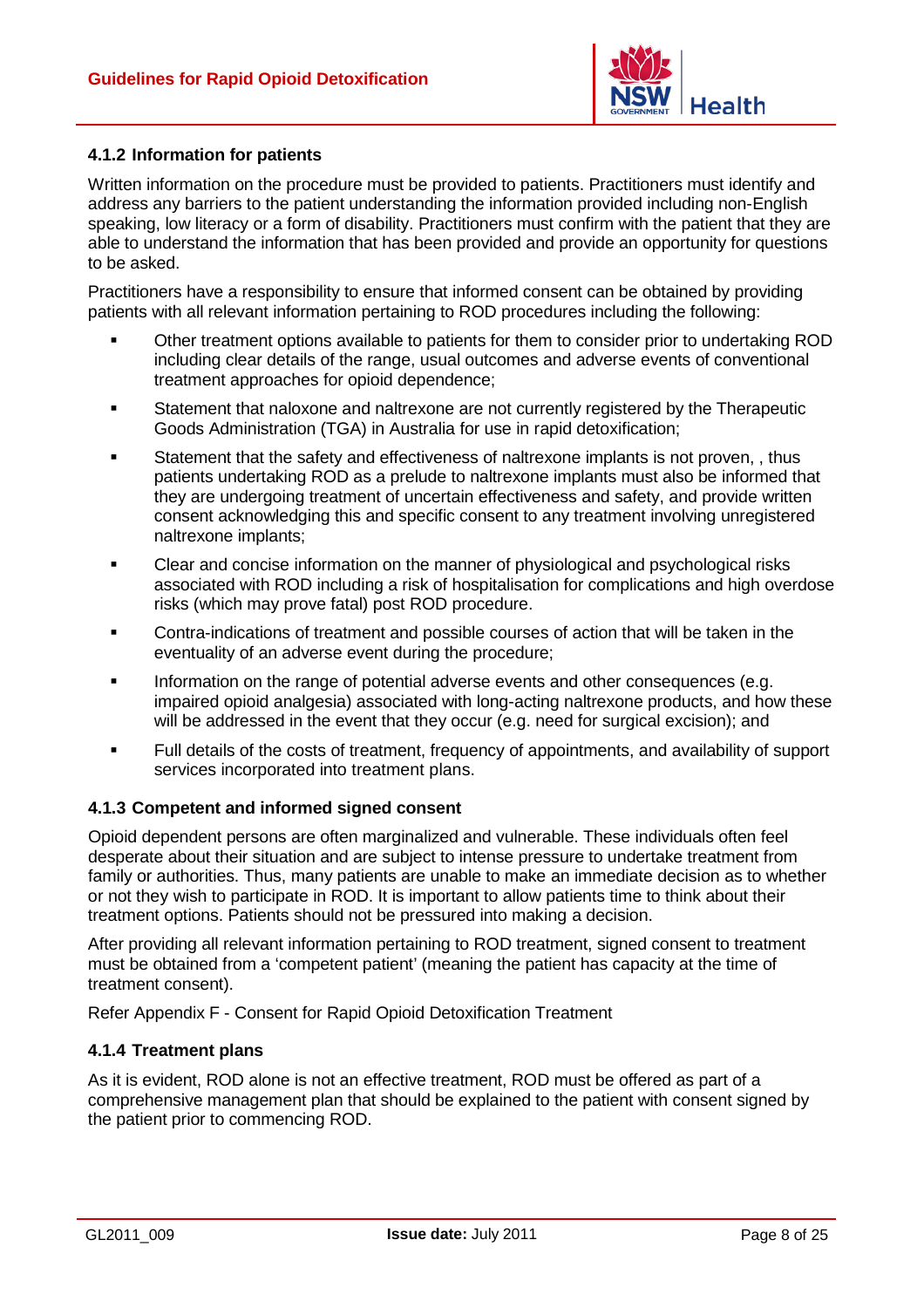

Patients should be encouraged to participate in a relevant continuing aftercare program and should be encouraged to engage with a GP and receive treatment of any existing physical and / or mental co-morbidity. Treatment must incorporate coordination with relevant service providers (for patients seeking to withdraw from opioid treatment pharmacotherapy such as methadone, the patients planned ROD must be discussed with their prescribing doctor and for patients with significant medical or psychiatric conditions, the treatment plan must be discussed with their health practitioners).

Treatment plans must detail the costs of treatment and details pertaining to aftercare including ongoing treatment costs (naltrexone, counselling), frequency of appointments and coordination with support services.

#### <span id="page-13-0"></span>**4.1.5 Discharge**

Nursing, medical and psychosocial support during and after the acute phase of withdrawal is essential. The patient should be monitored as an inpatient until assessed as fit for discharge. Given the acute nature of ROD procedures, discharge should not generally occur within 24 hours post acute withdrawal phase. In some instances discharge within this 24 hour period is acceptable if, but must only occur if the 'Discharge Criteria as provided in Appendix B – [ROD Discharge](#page-18-0) Criteria has been met.

In the instance of an adverse event during or post ROD procedure, transfer of care to public hospital emergency department or intensive care unit may be indicated. In these instances, the private health facility must use the ISBAR tool (as below) as part of clinical handover:

- **I**ntroduction **S**ituation
- **B**ackground
- **A**ssessment
- **R**ecommendation

#### <span id="page-13-1"></span>**4.1.6 Aftercare**

Vigorous attempts to follow patients are indicated after ROD. Generally, patients should be seen daily for the first 3 to 5 days after the procedure (according to patient's clinical condition and supports), then at regular (e.g. weekly to monthly) intervals over subsequent months.

There are many approaches to the delivery of aftercare including;

- Medical monitoring regular review with the prescribing doctor, with monitoring of compliance, review of drug use, sometimes with urine testing to confirm self-report;
- Counselling regular scheduled counselling sessions have frequently been used;
- Supervised dosing a family member or friend supervises the daily administration of naltrexone, sometimes administering the tablet crushed to minimize the risk of the patient spitting it out; and
- Self-help groups may be a valuable adjunct to people trying to maintain abstinence.

These approaches to enhancing compliance are not mutually exclusive and there is no clear evidence as to which approach is most effective. But what is clear is that vigorous follow-up and support enhance the effectiveness of treatment.

For those patients undergoing continued oral naltrexone treatment, recommendations for the monitoring of these patients is contained in the National Drug Strategy *[Clinical Guidelines and](http://www.nationaldrugstrategy.gov.au/internet/drugstrategy/Publishing.nsf/content/FA899A5C0CE4B391CA2575DF000E696B/$File/naltrex.pdf)  [Procedures for the Use of Naltrexone in the Management of Opioid Dependence](http://www.nationaldrugstrategy.gov.au/internet/drugstrategy/Publishing.nsf/content/FA899A5C0CE4B391CA2575DF000E696B/$File/naltrex.pdf)*.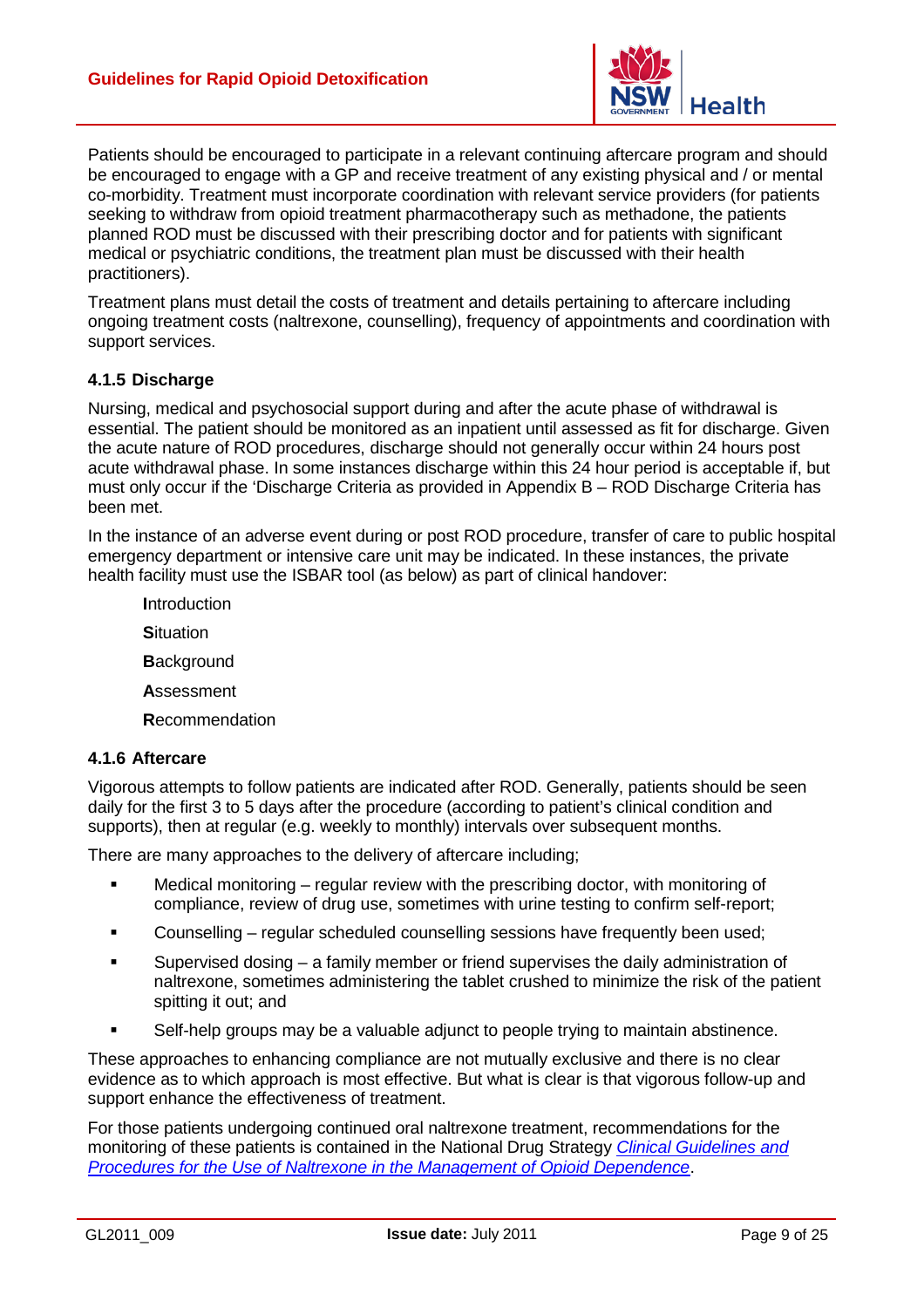

Patients treated with naltrexone should be issued with a card that can be provided to medical practitioners in case analgesia is required following illness or injury.

#### <span id="page-14-0"></span>**4.1.7 Facilities for ROD procedures**

The *[Private Health Facilities Regulation 2010](http://www.health.nsw.gov.au/hospitals/phc/)* under the *Private Health Facilities Act 2007* provides the licensing standards for private healthcare facilities generally and the specific requirements for Rapid Opioid Detoxification Class private health facilities.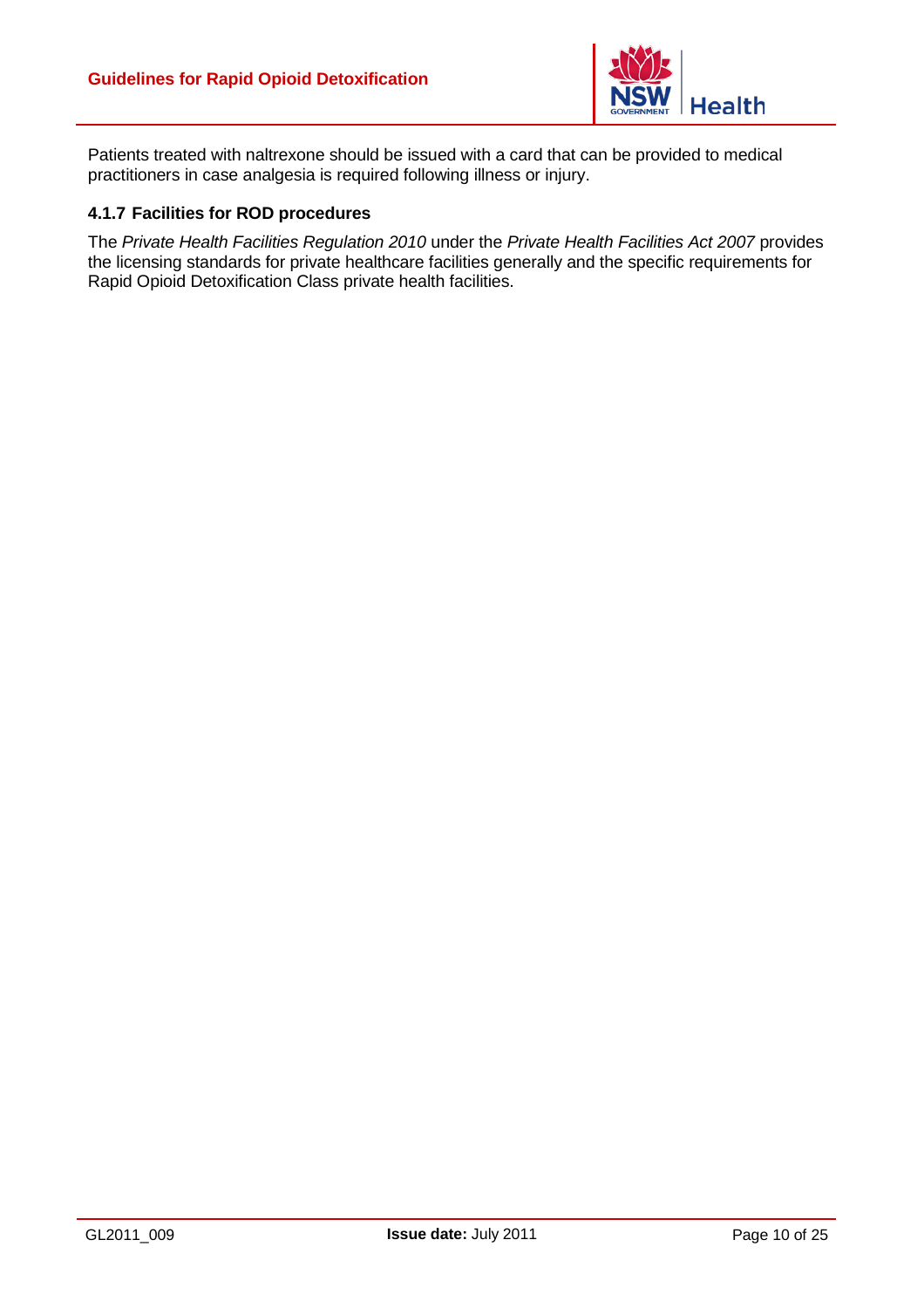

### <span id="page-15-0"></span>**5 Adverse events**

#### <span id="page-15-1"></span>**5.1 Post ROD**

Private health care facilities licensed for the purpose of ROD are responsible for any adverse events that may occur during and post ROD procedures. If the facility is unable to provide appropriate treatment in response to an adverse event, the facility is responsible for referral and appropriate clinical handover to an appropriate treatment provider.

In the acute phase of precipitated withdrawal, two major clusters of significant symptoms may be experienced: gastrointestinal; and psychological disturbances. It is evident these symptoms can persist for a number of days after the ROD procedure as detailed below.

#### <span id="page-15-2"></span>**5.1.1 Gastrointestinal (GI) and related autonomic disturbances**

Most notably:

- Nausea
- Vomiting
- **Diarrhoea,**
- **Urinary frequency; and**
- **Excessive sweating**

These symptoms are likely to persist in those patients who were dependent on long action opioids such as methadone and in patients who have had a naltrexone implant inserted.

Persistent diarrhoea, vomiting, urinary frequency and sweating can lead to significant fluid and electrolyte disturbances (dehydration, hyponatremia, hypokalemia and acid base disturbances). In patients not tolerating oral rehydration, IV fluids and specific treatment to re-establish electrolyte balances is required. This may be achieved in the Private facility or it may require transfer to a Public Hospital.

#### <span id="page-15-3"></span>**5.1.2 Central Nervous System (CNS) disturbances**

Most notably:

- **Agitation;**
- **Anxiety;**
- **•** Disturbed sleep;
- Muscle tension.

Severe symptoms can include confusion and delirium. These may be exacerbated by excessive -use of benzodiazepines to manage agitation and sleep problems. Symptoms may persist for several days

#### <span id="page-15-4"></span>**5.1.3 Overdose**

Patients post ROD procedures are at significantly high risk of overdose and clinicians must ensure this has been discussed with patient and appropriate aftercare has been incorporated into the patient's treatment plan to minimize the risk of overdose.

#### <span id="page-15-5"></span>**5.1.4 Existing pain conditions**

Some patients when opioid free may experience pain from existing conditions previously masked by opioid analgesia. These conditions may include dental pain resulting from poor dental hygiene. Patient treatment plans should detail any existing pain conditions that may be problematic post ROD.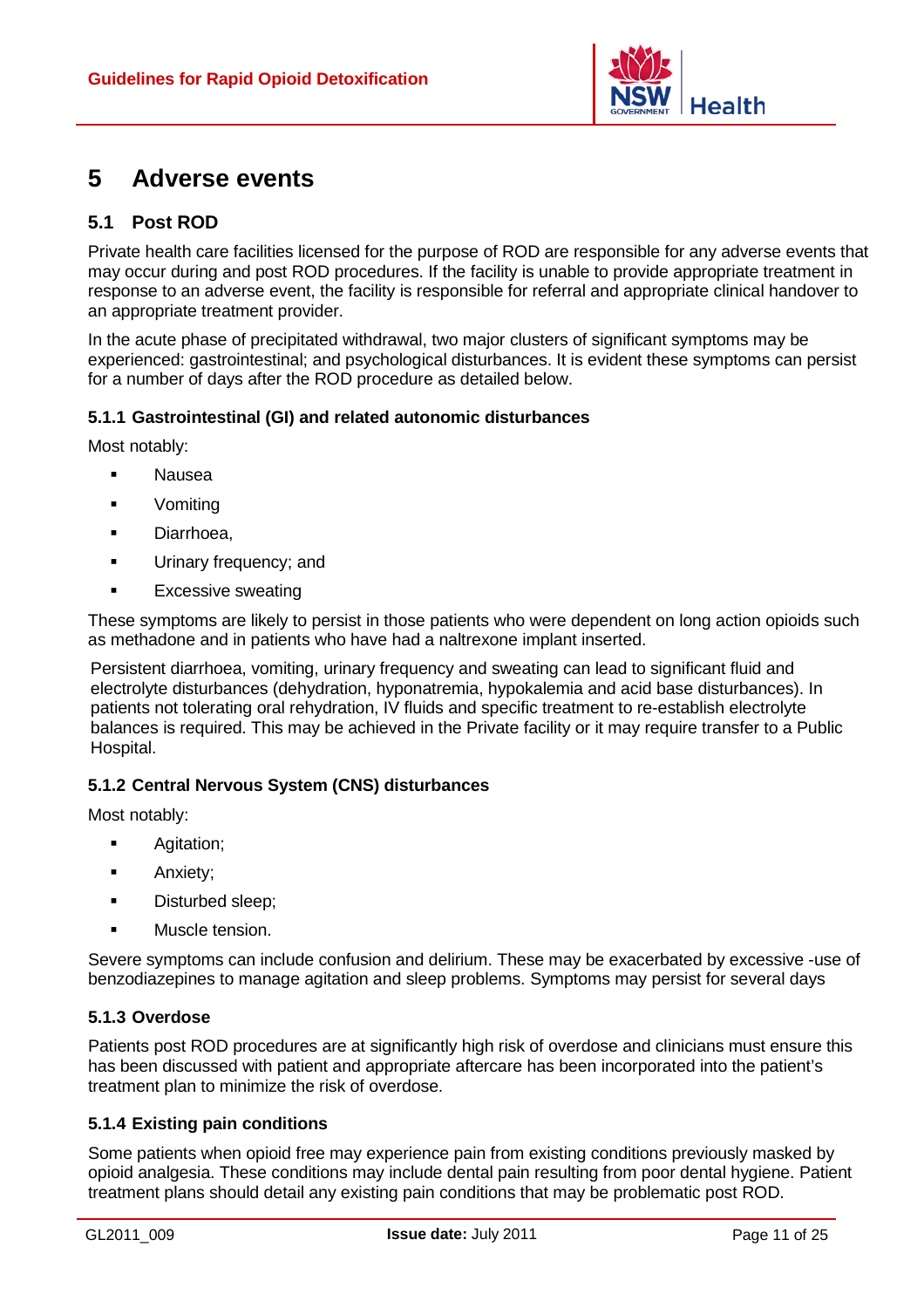

#### <span id="page-16-0"></span>**5.2 Post naltrexone implant**

Those who have had a naltrexone implant inserted may experience complications after the procedure as detailed below.

#### <span id="page-16-1"></span>**5.2.1 Localized adverse events**

Most notably:

- **Local wound sepsis and subsequent systemic infections;**
- **Immunoreactivity; and**
- **Autolysis of the implant.**

These complications may require antibiotics and / or surgical management.

#### <span id="page-16-2"></span>**5.2.2 Difficulties with subsequent analgesia**

Patients with naltrexone implants may experience difficulties in achieving opioid analgesia due to the blocking effects of naltrexone. Difficulties arise in not knowing whether naltrexone implant inserted some time before are still providing therapeutic levels of naltrexone (estimated at between 1 to 2ng/ml), as there is considerable variation in available naltrexone implant brands, and there also appears to be wide variability between individuals.

It may be that the naltrexone implant has 'worn off', and indeed the patient may be overly sensitive to opioid doses. As such, it is recommended that clinicians proceed cautiously with opioid analgesia – with initial test doses that are carefully monitored, and subsequently titrated. Non-opioid analgesic approaches should be considered. Consultation with acute pain and addiction medicine teams is recommended.

#### <span id="page-16-3"></span>**5.2.3 Overdose**

Cases have been reported where patients who have undergone ROD and then had a naltrexone implant inserted later presented with an overdose – either through the use of opioids (it is thought due to the naltrexone implants wearing off prematurely), or through the use of other sedative drugs (e.g. benzodiazepines, alcohol, antidepressants and neuroleptic medications).

Patients presenting with overdose in these cases should have toxicology performed (urine, blood, breathalyzer) to assist in identifying the substances used.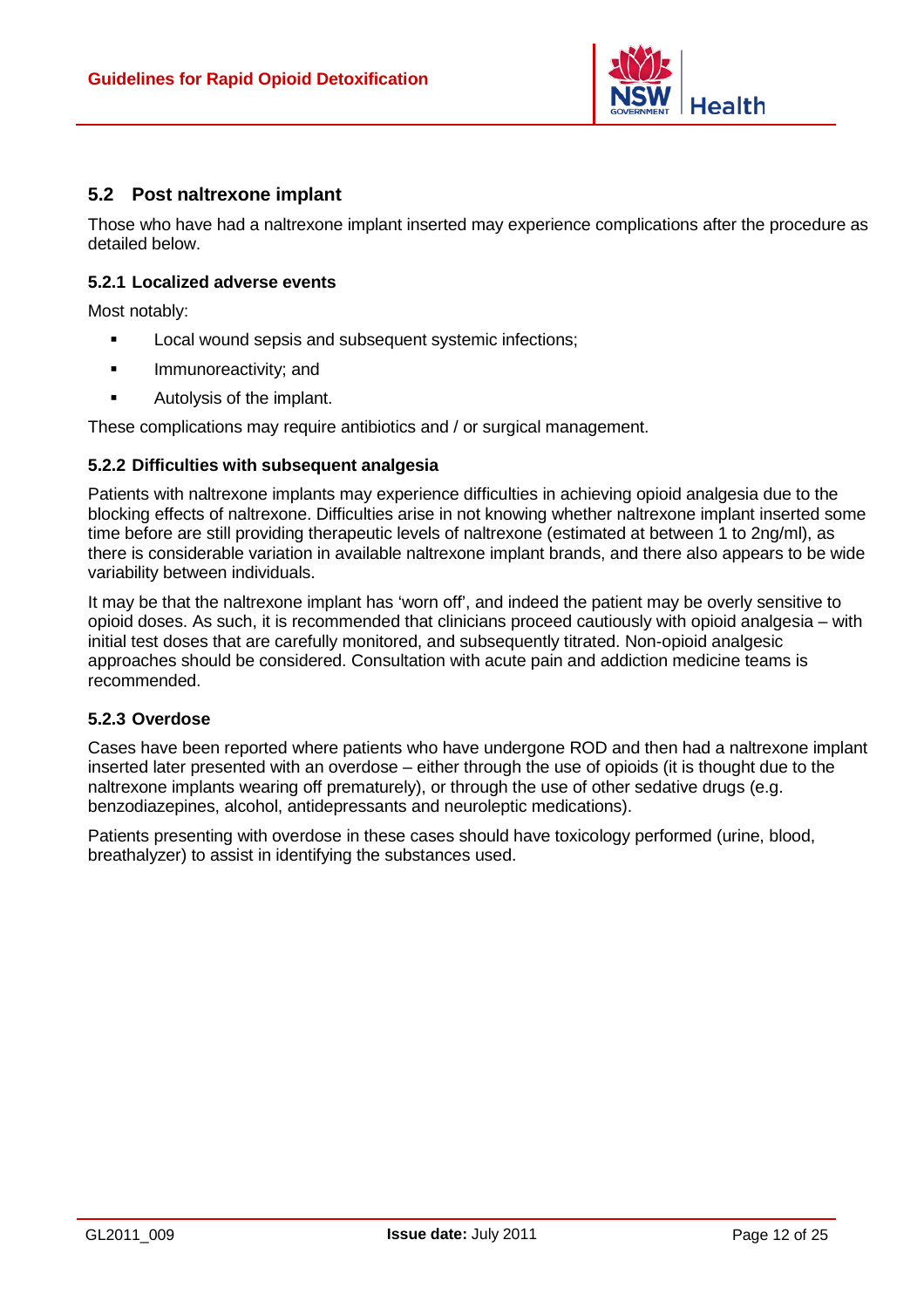

#### <span id="page-17-0"></span>**Appendix A – ROD Assessment Criteria**

| <b>Criteria</b>                                                                                              | <b>Operational criteria &amp; method of assessment</b>                                                                                                                    |  |
|--------------------------------------------------------------------------------------------------------------|---------------------------------------------------------------------------------------------------------------------------------------------------------------------------|--|
| 1. Opioid dependent individuals.                                                                             | 1.1<br><b>DSM IV criteria checklist</b>                                                                                                                                   |  |
|                                                                                                              | 1.2<br>Examination for signs of drug use                                                                                                                                  |  |
|                                                                                                              | 1.3<br>Self-report                                                                                                                                                        |  |
|                                                                                                              | 1.4<br>Urine drug screen (optional)                                                                                                                                       |  |
| 2. Less than 18 years of age.                                                                                | 2.1<br>Proof of identity<br>Patients who are less than 18 years old<br>must be assessed by 2 practitioners.                                                               |  |
| 3. If in opioid treatment, discuss with                                                                      | 3.1<br>Self-report                                                                                                                                                        |  |
| prescriber or clinic.                                                                                        | 3.2<br><b>Confirmation from Pharmaceutical Services</b>                                                                                                                   |  |
| 4. Not dependent upon, intoxicated or                                                                        | 4.1<br>Clinical history & examination                                                                                                                                     |  |
| withdrawing from alcohol, BZD or<br>amphetamines.<br>Dependent cannabis use is not an exclusion<br>criteria. | 4.2<br>Drug use history                                                                                                                                                   |  |
| 5. Not pregnant or breast feeding.                                                                           | 5.1<br>Urine bHCG test at assessment using rapid<br>urine test kits                                                                                                       |  |
| 6. Social environment suitable                                                                               | 6.1<br>Assessment of social environment (in<br>particular, patient not homeless)                                                                                          |  |
| 7. No active or unstable medical condition                                                                   | 7.1<br>Medical assessment                                                                                                                                                 |  |
|                                                                                                              | 7.2<br>Blood tests if indicated                                                                                                                                           |  |
| 8. No significant psychiatric or cognitive<br>condition                                                      | 8.1<br>Psychiatric assessment                                                                                                                                             |  |
| 9. Able to give informed and voluntary consent                                                               | <b>Addiction Medicine Specialist Assessment</b><br>9.1                                                                                                                    |  |
| to ROD procedure and ongoing treatment<br>and commitment to abstinence                                       | 9.2<br>Specific enquiry to exclude coercion by<br>family, peers or community or legal<br>agencies.                                                                        |  |
|                                                                                                              | 9.3<br>Consideration of the risks and benefits of<br>the proposed treatment in relation to other<br>treatment options. Explanation of treatment<br>process, expectations. |  |
|                                                                                                              | Informed Financial consent.<br>9.4                                                                                                                                        |  |
|                                                                                                              | 9.5<br>Signed patient consent form                                                                                                                                        |  |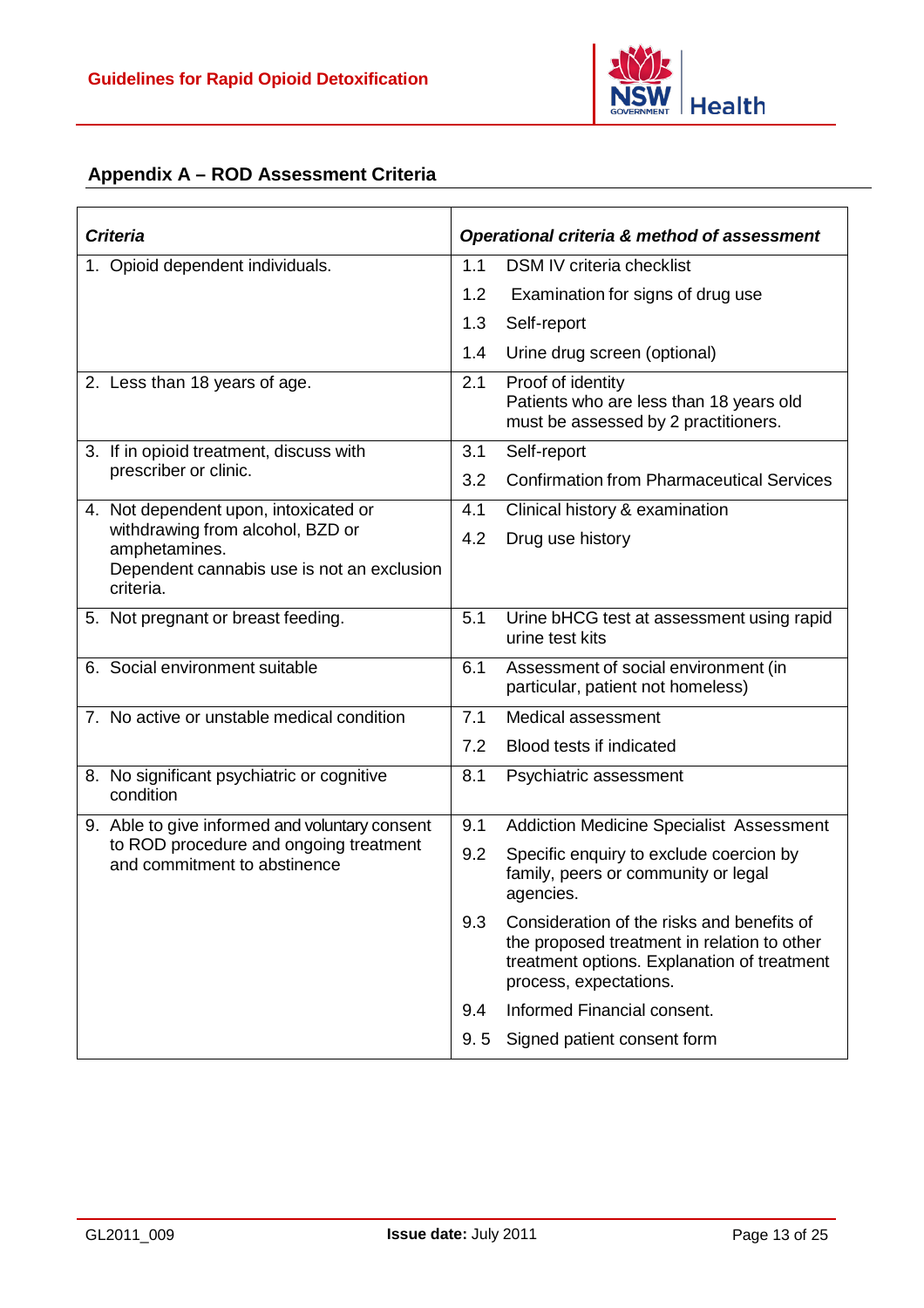

#### <span id="page-18-0"></span>**Appendix B – ROD Discharge Criteria**

Patients may only be discharged when they meet ALL of the following criteria:

- 1. Ability to tolerate oral fluids;
- 2. Are not experiencing persistent vomiting and or diarrhoea with signs of volume depletion (Pulse >100, BP <100 systolic;
- 3. Do not exhibit significant cognitive impairment, including sedation, confusion or disorientation; and
- 4. Do not score in the moderate to severe range (>13) of the Clinical Opiate Withdrawal Scale (COWS).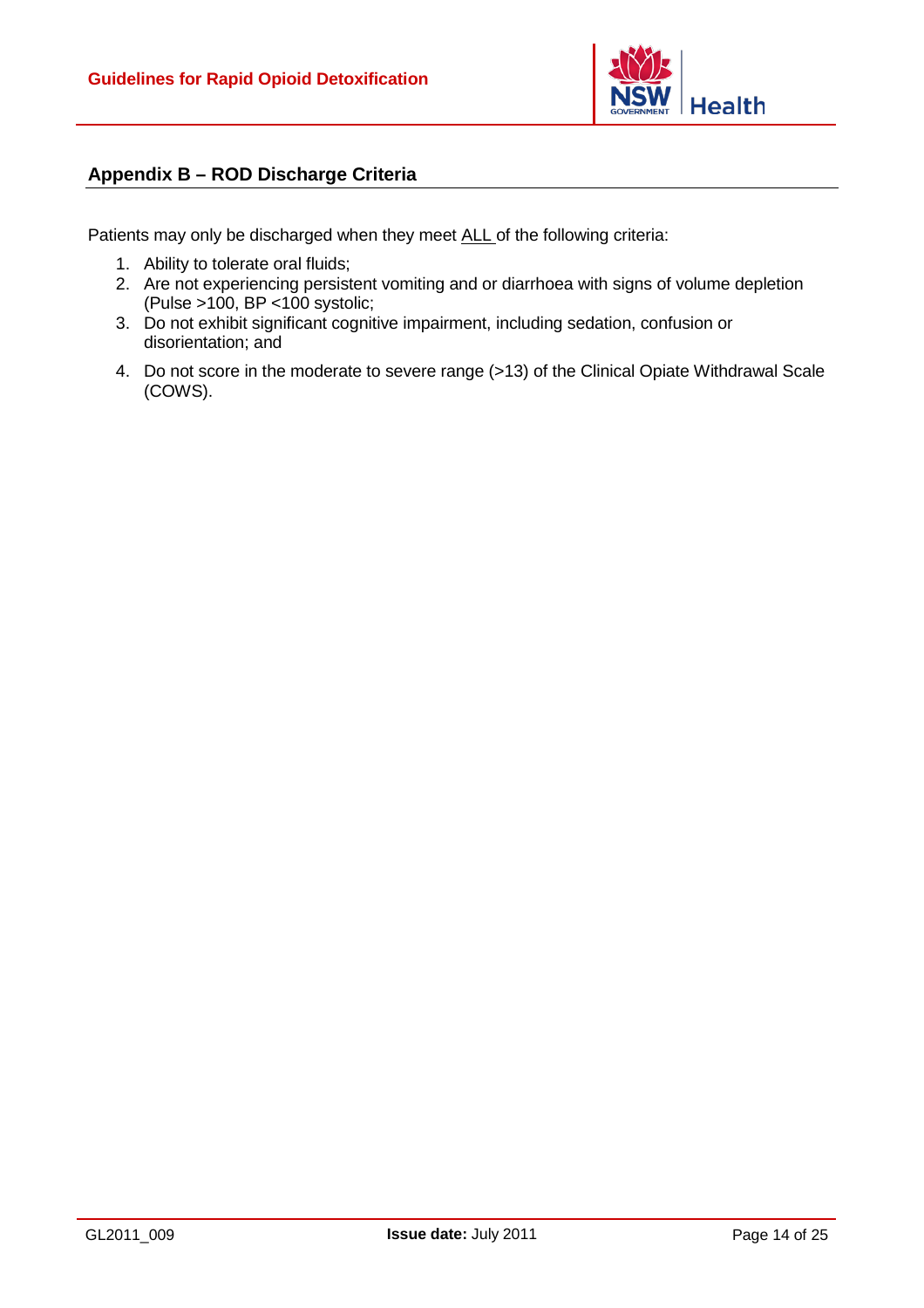

#### <span id="page-19-0"></span>**Appendix C – Managing Complications Post ROD**

In a number of cases, patients who have undergone ROD presented to public hospital emergency departments with severe complications attributed to ROD. The table below provides some suggestions on how such complications may be managed. Most of these presentations can be managed in the ED or an associated observation ward. However, as noted, resources must be available to supply one-toone nursing and security personnel if required.

#### *Recommended Emergency Department Management Post ROD*

| Antagonist Accelerated Withdrawal: GI Predominance |                                                                    |
|----------------------------------------------------|--------------------------------------------------------------------|
| <b>First-line Treatment</b>                        | Nil by mouth with IV fluids                                        |
| Vomiting                                           | Metoclopramide 10 mg IV or                                         |
|                                                    | Prochlorperazine 12.5 mg IV                                        |
| Diarrhoea                                          | Loperamide 2 mg orally                                             |
| Second-line Treatment                              |                                                                    |
| Vomiting                                           | 5-HT3 antagonists, e.g., ondansetron 4 mg IV                       |
| Diarrhoea                                          | Octreotide 50 -100 microg SC                                       |
| Abdominal pain / cramps                            | Hyoscine butylbromide 20 mg IV                                     |
| Sympathetic stimulation                            | Octreotide 50 microg SC                                            |
|                                                    | Clonidine ** 75-150 microg IV or orally; maximum 900<br>microg/day |

#### *Antagonist Accelerated Withdrawal: Fluid and electrolyte disturbance predominance*

| Significant fluid and electrolyte disturbances | Use of intravenous fluids selected to correct specific |
|------------------------------------------------|--------------------------------------------------------|
| (dehydration, hyponatremia, hypokalemia,       | imbalances identified. Patients may require several    |
| acid base disturbances)                        | litres of fluid over 24-48 hrs                         |

#### *Antagonist Accelerated Withdrawal: CNS Dominance*

| <b>First-line Treatment</b>                                                                                                            |                                                                    |
|----------------------------------------------------------------------------------------------------------------------------------------|--------------------------------------------------------------------|
| Agitation                                                                                                                              | Midazolam 5 mg IV prn* or<br>Diazepam 5 mg IV prn*                 |
| Departmental resources                                                                                                                 | One-to-one nursing<br>Security staff                               |
| Second-line Treatment                                                                                                                  |                                                                    |
| Evidence of dystonia                                                                                                                   | Consider benztropine 1 mg IV prn; maximum 2 mg                     |
| Airway compromise                                                                                                                      | Rapid-sequence intubation<br>Propofol infusion                     |
| Sympathetic stimulation                                                                                                                | Clonidine ** 75–150 microg IV or orally; maximum 900<br>microg/day |
| *Large doses may be required. Close monitoring of respiratory function is mandatory and advanced<br>airway management may be required. |                                                                    |

\*\* Monitor pulse and blood pressure if providing large, up to maximum dose.

GI: gastrointestinal; IV: intravenously; SC: subcutaneously; CNS: central nervous system; prn: as needed, mg: milligram, microg: microgram

*Adapted source: Jason Armstrong, MBChB, Mark Little, MBBS, Lindsay Murray, MBBS*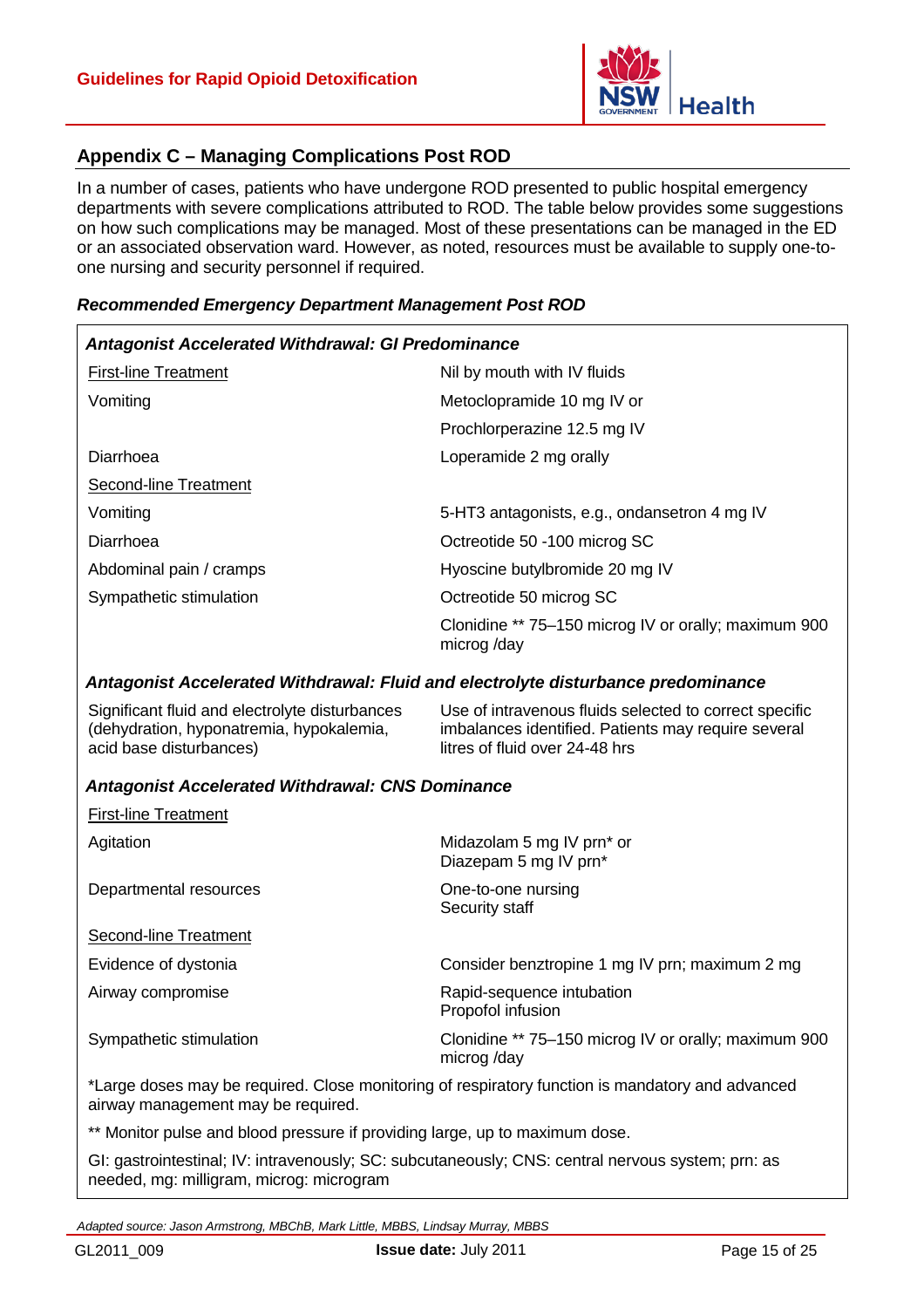

#### <span id="page-20-0"></span>**Appendix D - Managing Patients Currently Treated with Naltrexone**

Patients with naltrexone implants or currently taking oral naltrexone medication may present at emergency departments or in other medical settings requiring the administration of pain medication. Medical professionals treating such patients should first consider that naltrexone is an opioid antagonist and that inadequate pain management is likely to occur if opioid analgesics such as morphine and fentanyl are used. Secondly, there can be significant variances between implant types, and individual responses to naltrexone leading to difficulties in knowing whether a naltrexone implant inserted is still providing therapeutic levels of naltrexone.

Early consultation with a toxicologist, specialist pain and/or addiction medicine consultant is advised in this setting. Provision of opioids to patients taking opioid antagonists (such as naltrexone) can be dangerous and only should occur with appropriate monitoring, ready access to resuscitation equipment and staff.

#### **Analgesia**

It is recommended that effective analgesia for patients on oral naltrexone and with naltrexone implants is more likely to be achieved with non-opioid treatment.

#### *For mild pain*

- consider oral paracetamol and/or NSAIDs (including parenteral NSAIDs such as ketorolac).

#### *For more severe pain:*

- consider addition of oral tramadol or ketamine infusion.

It is also important to recognise that despite prescription of naltrexone, many patients are not abstinent from opioids in the days prior to hospital presentation and that a naltrexone implant, even if in situ, may not provide effective opioid blockade. Moreover, naltrexone is a competitive antagonist whose action may be overcome by a higher dose of opioid medication. Thus, parenteral opioids can provide effective analgesia in this clinical setting, and should be considered for acute severe pain. However, this can be dangerous and should only be considered in a hospital setting where toxicity can be monitored appropriately.

The initial dose should be within the usual range for the condition being treated but higher doses may be considered. It is recommended a lower dose is used initially titrating up slowly.

#### **Implant site complications**

Some patients with naltrexone implants may present many weeks after implantation with an infection or abscess at the implant site.

In most instances, infected implants respond to oral or parenteral antibiotic treatment but in other cases, surgical excision may be required.

It is recommended that pain associated with implants be treated with non-opioid analgesia such as non-steroidal anti-inflammatory drugs.

It is not uncommon for patients to present to the Emergency Department requesting removal of an implant. In such a case, consultation with Addiction Medicine specialists is advisable, at least by telephone if not available face-to-face. The patient's right to determine their treatment should be respected, and the implants may be removed under local anaesthesia by an appropriately skilled clinician. The patient should be encouraged to enter another form of treatment according to their desires and local availability of services.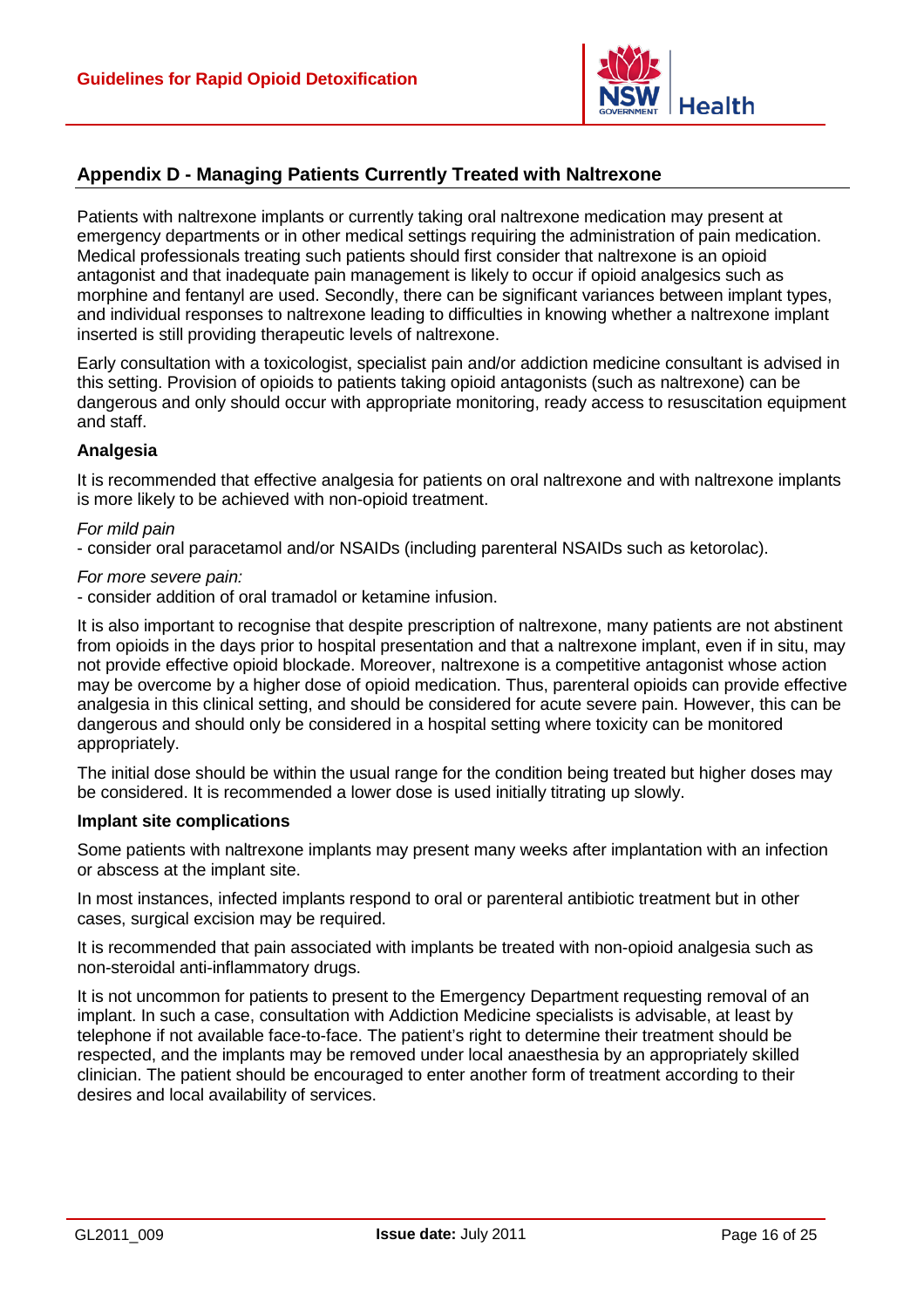

#### <span id="page-21-0"></span>**Appendix E - Patient Information on Rapid Opioid Detoxification**

#### **What is Rapid Opioid Detoxification?**

Rapid Opioid Detoxification (ROD) is a way of withdrawing from heroin, methadone or other opioid drugs in a short period of time using a drug called 'naloxone' (NARCAN) or 'naltrexone'. Naltrexone blocks the effects of opioids and when given to a heroin or opioid dependent person who has opioids in their system causes a severe withdrawal reaction. Withdrawal symptoms can last for many hours or days and can be very dangerous if not managed properly. These symptoms may include:

- vomiting;
- diarrhoea;
- **•** cramping and abdominal pain
- **dehydration and kidney failure in severe cases;**
- **agitation; and**
- delirium (a severe state of confusion, being "out of it").

During ROD procedures people are sedated and given other drugs to try to lessen the severity of these symptoms. If you are planning to undertake ROD it is important that you discuss with your doctor what medications will be used to treat these symptoms and what risks (rare and not rare) are associated with this type of treatment.

A lot of people who've undergone ROD relapse back to dependent opioid use following withdrawal unless they are having ongoing treatment like naltrexone or counselling.

#### **Why do people choose it?**

Usually people wanting ROD treatment are having a naltrexone implant put in so they don't have to take naltrexone tablets each day to help them stay opioid free after the procedure.

It is important that you know naltrexone is NOT currently registered for use in ROD procedures by the Therapeutic Goods Administration (TGA) which is the Australian Government Department that regulates medicines and medical devices used in Australia.

The evidence for the safety and effectiveness of naltrexone implants is still emerging, but has not yet been proven and for this reason, naltrexone implants are NOT registered for use in Australia. They are currently used under the Special Access Scheme (SAS) Category A which allows for unapproved medical products to be used for a single patient on a case by case basis for as the scheme states

"persons who are seriously ill with a condition from which death is reasonably likely to occur within a matter of months, or from which premature death is reasonably likely to occur in the absence of early treatment"

Naltrexone tablets known by their brand name Revia® HAVE been registered in Australia by the TGA since 1998. However, they are only registered as an 'adjunct' or additional treatment for opioid dependence, meaning naltrexone tablets shouldn't be the only treatment you are having.

If you want to have a naltrexone implant put in or to start on naltrexone tablets, you need to be free from opioids such as heroin for a period of 5 days before hand and 10 days for methadone (less for buprenorphine).

Because it is often difficult to remain abstinent for this period of time, some people choose to undergo ROD because the procedure can be completed within in a day or two in most instances. However, research shows ROD is neither quick nor painless and withdrawal symptoms can last for several days after the procedure. The "Clinical Guidelines and Procedures for the Use of Naltrexone in the Management of Opioid Dependence" written by the Commonwealth (2003) indicate a significant number of patients who do ROD will relapse back to heroin addiction within 6 months. If you do take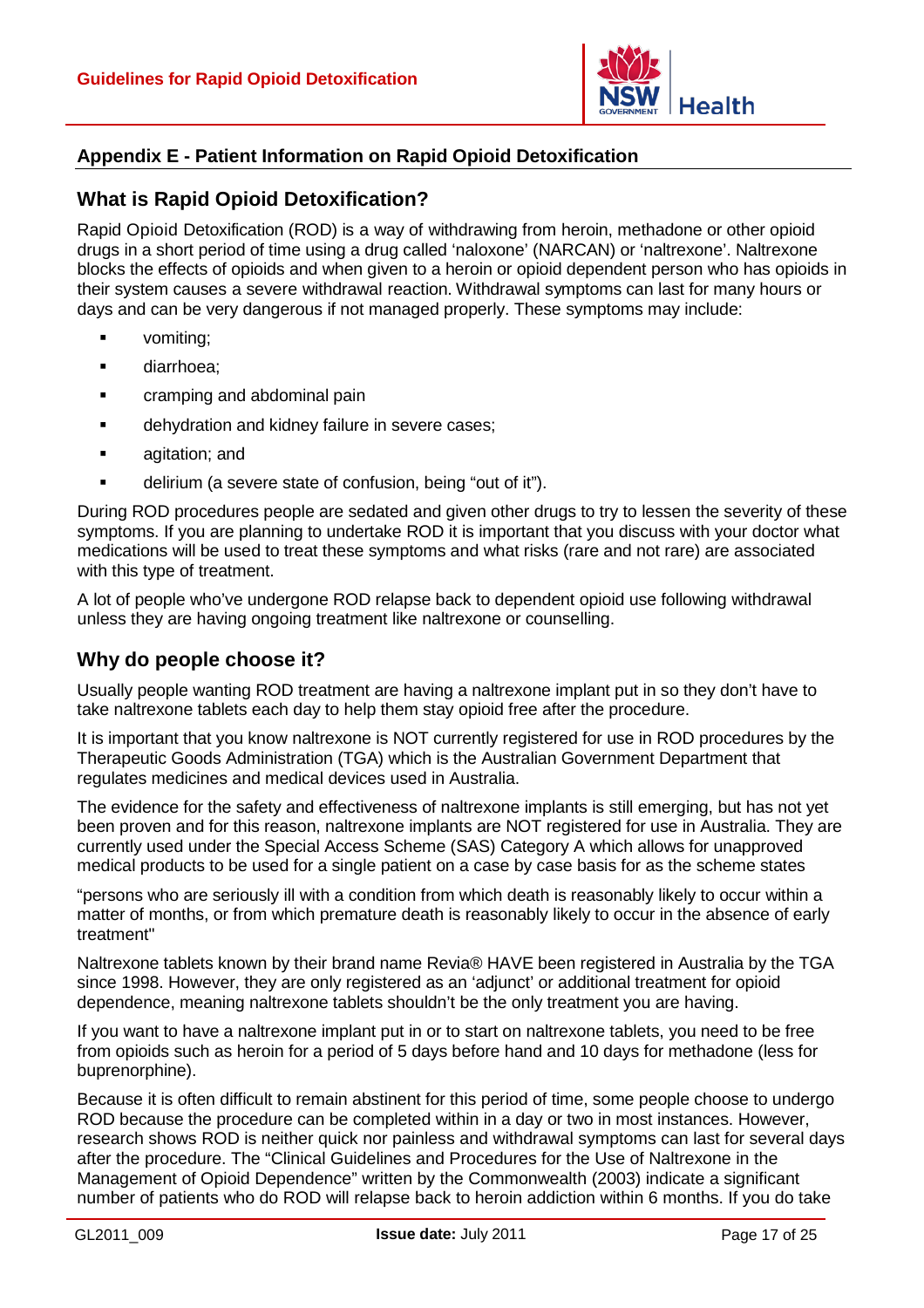

heroin or medicines like methadone, morphine, OxyContin or MS Contin and then within 24hours have naloxone or naltrexone, you will have very severe and unpleasant symptoms of opioid withdrawal. These symptoms are much more severe than any you have previously experienced from stopping heroin suddenly.

It is important to know too that you can get onto naltrexone tablets without undergoing ROD by taking medicines that ease the symptoms of withdrawal. Options include withdrawal treatment with buprenorphine (Subutex) or buprenorphine-naloxone or (Suboxone) or symptomatic medication such as clonidine (Catapress). Withdrawal symptoms usually last about 5 days. After 5-10 days without opioids, you can start taking naltrexone tablets.

You should make sure you talk to your doctor about these other options before deciding to go ahead with the ROD procedure.

Also you should know that some people experience pain i.e tooth pain, back pain after ROD because they have been on opioids which have stopped them from feeling pain from existing conditions. If you are aware of any pain you had before using opioids, discuss it with your doctor so the management of this pain can be incorporated into your treatment plan.

#### **Consent for ROD**

It is really important that you understand the procedure you are considering can be dangerous and uses medicines in ways they are not registered for. There is a risk of death associated with this procedure, although it is a small risk, you should know that there have been several deaths in Australia associated with ROD. If you sign the consent form agreeing to treatment you need to make sure you understand what the risks (rare and not rare) are and you should discuss these thoroughly with your doctor before agreeing to treatment.

Your doctor should provide you with written information and should discuss the information provided with you to make sure you understand. Your doctor should also allow time for you to ask questions.

If you agree to this treatment and sign the consent form you are also agreeing to the costs associated with ROD that may include the cost of the procedure and any costs associated with overnight accommodation in the facility, the cost of the implant and replacement implants if required or the costs of naltrexone tablets (taken daily) as well as the costs of ongoing counselling. You have the right to be informed how much this treatment will cost before agreeing to participate.

Sometimes people feel like they should undergo this type of treatment because their family, partner or a community agency thinks it is what they need and it is really important that you give your consent to this treatment because you want to do it and you are committed to being abstinent from opioids.

Your doctor should give you written information about what to expect before, during and after the procedure and this information should be discussed with you to make sure you understand and so you have the chance to ask questions.

#### **Preparation for the Procedure**

Once you have decided to go ahead with the procedure it is suggested that you:

- 1. minimise any drug use in the preceding days (you must not have any opioids in the 48 hours prior to the procedure).
- 2. minimise any alcohol consumption
- 3. contact your doctor if you develop any illness such as the flu which may impact on the safety of the proposed procedure.

make any necessary plans for aftercare, and to reschedule work or social commitments.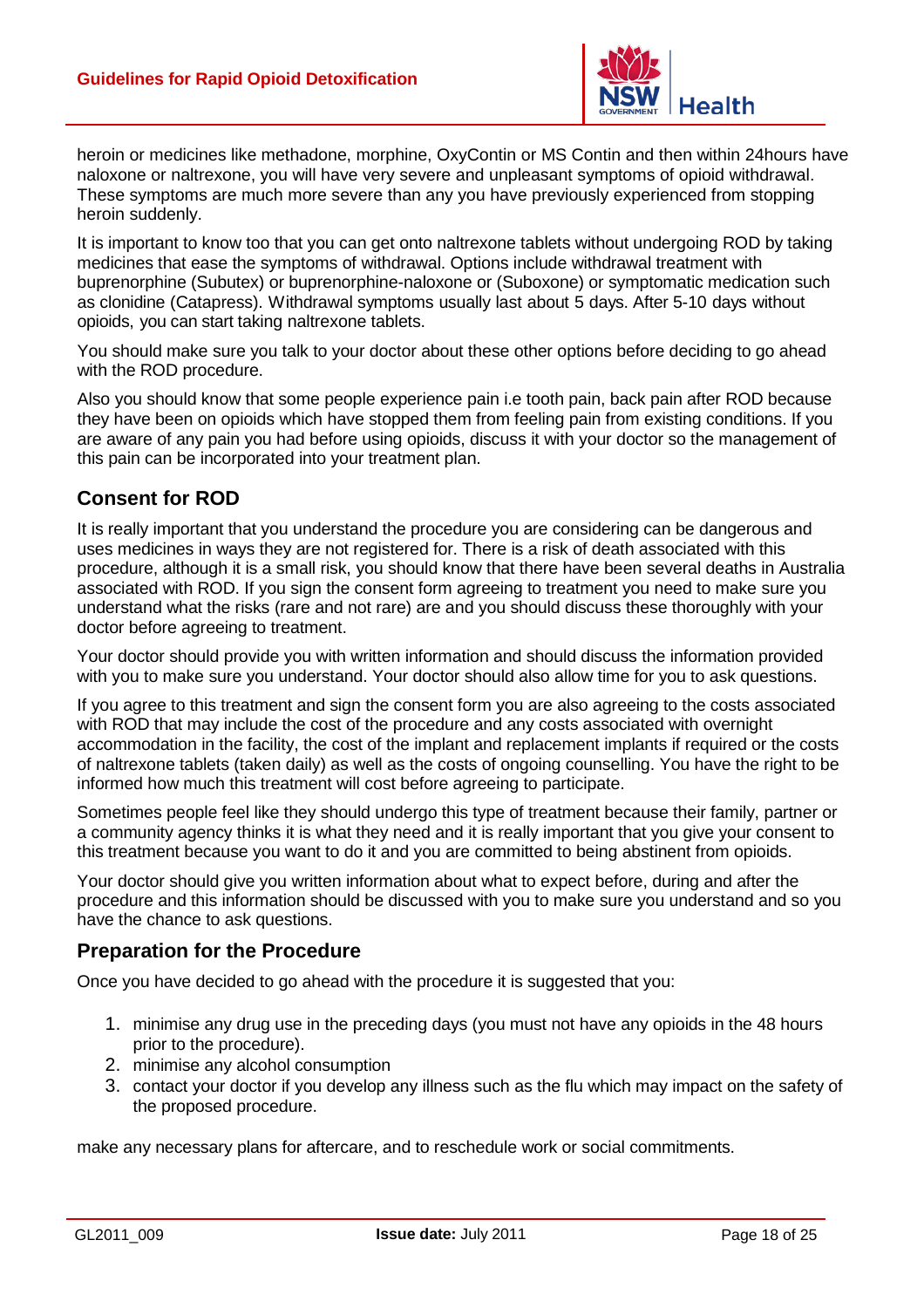

#### **After ROD**

It is best if you can get a friend or family member to be there when you are discharged and someone who can provide support for the first few days after the procedure.

Whilst you may be physically free of opioids after the ROD procedure, it tends to take a while for people to get used to being opioid free psychologically and it is really important that you have support in the form of ongoing counselling to help you adjust to an opioid free life.

#### **Risk of overdose post ROD**

There is evidence that shows a big risk for people who have undergone ROD is that of overdose. Once you have completed withdrawal you have low to no tolerance for opioids so if you 'use' there is a high chance that you will overdose. There have been a number of deaths in Australia attributed to a failure to take this into account. For this reason, it is important that you consider ongoing naltrexone treatment and counselling.

#### **More information:**

If you want to discuss this information further, you could make an appointment with your GP, or an alcohol and drug treatment service.

#### Alcohol and Drug Information Service (ADIS)

This is a 24 hour, 7 days a week telephone help line for people in NSW with an alcohol and drug problem or their family and friends. You do not have to provide your name and address or any identifying information.

The numbers are:

(02) 9361 8000 or 1800 422 599 (if you live outside of Sydney)

#### New South Wales Users and Aids Association (NUAA)

This is a not-for-profit, NSW-based organization (primarily funded by NSW Health) that provides education, practical support, information and advocacy to users of illicit drugs (particularly those who inject drugs), their friends and allies.

You can speak to your peers without having to provide your name and address or any identifying information.

The numbers are:

(02) 8354 7300 or 1800 644 413 (if you live outside of Sydney)

#### Methadone Advice and Conciliation Service (MACS)

The Methadone Advice and Conciliation Service (MACS) is a telephone helpline that provides opiate pharmacotherapy information (including methadone and buprenorphine), referrals, advice and a forum for pharmacotherapy concerns.

The line is open Monday to Friday from 9.30am to 5.00pm

Ph: 1800 642 428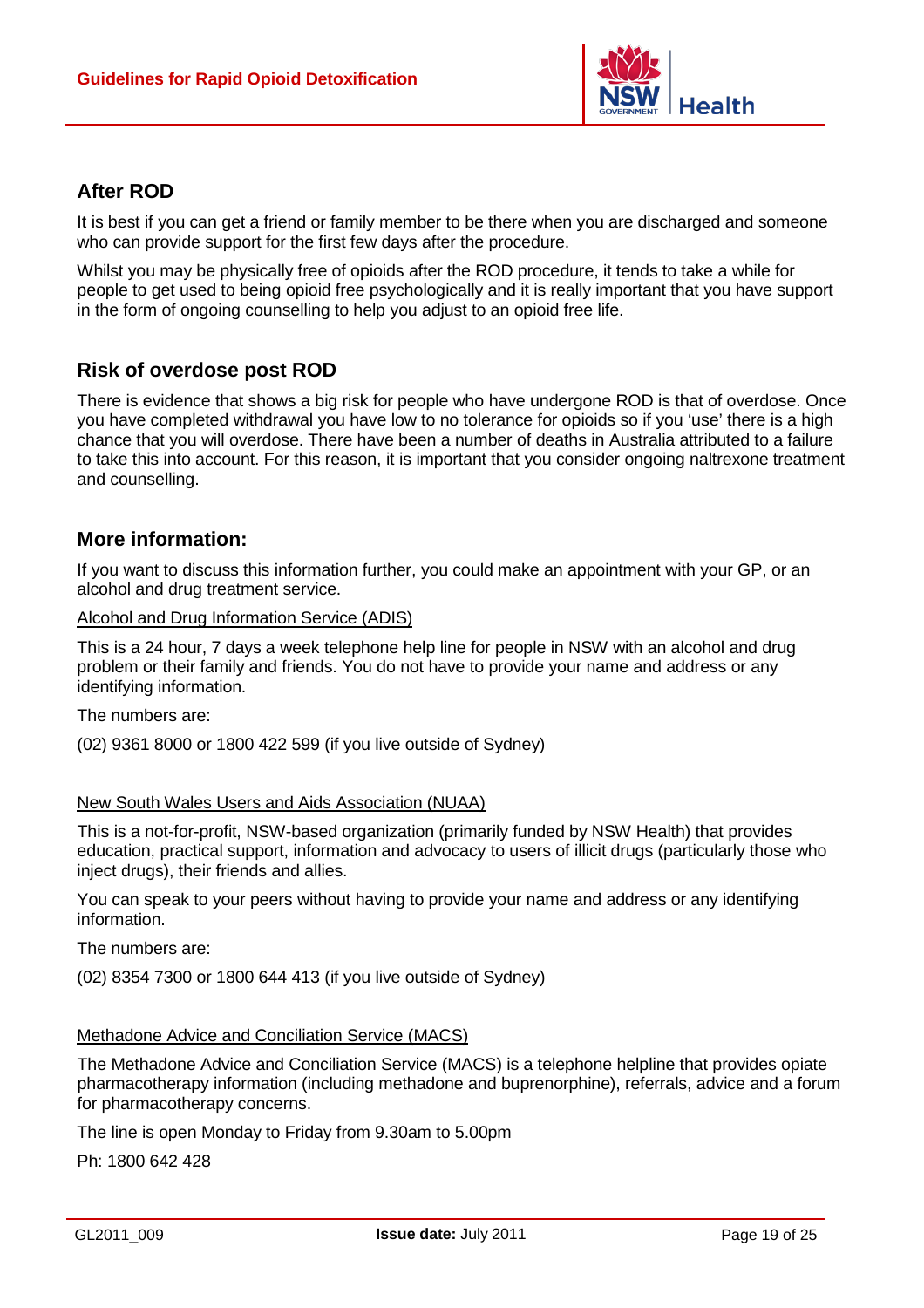

#### <span id="page-24-0"></span>**Appendix F - Consent for Rapid Opioid Detoxification Treatment**

It is suggested any consent forms for ROD treatment must as a minimum include the following.

#### **Aims of Treatment**

The aim of Rapid Opioid Detoxification (ROD) is to accelerate withdrawal from opioids by the administration of an opioid antagonist (naltrexone or naloxone).

#### Patient's Responsibilities

Those undertaking ROD must:

- Be aiming to achieve opioid abstinence;
- Be opioid free for a period of 48 hours prior to undertaking ROD;
- Understand the procedure itself and the risks involved during and after the procedure including a significant number of patients undergoing ROD will require hospital treatment after the procedure;
- Accept the costs associated with the procedure and any ongoing treatment costs; and
- Accept they are agreeing to a treatment that may involve the use of naltrexone and other medications in ways that are not registered with the Therapeutic Goods Administration (TGA) Australia including the use of naltrexone implants under the Special Access Scheme (SAS).

Service providers' Responsibilities:

It is the responsibility of service provider to:

- To identify and address any barriers to the patient understanding the information provided including non-English speaking, low literacy or some form of disability;
- Provide the patient with written and verbal information on ROD and alternative treatment options and provide further information as requested;
- Provide a statement and verbal explanation that naloxone and naltrexone are not currently registered by the Therapeutic Goods Administration (TGA) in Australia for use in rapid detoxification and naltrexone implants are currently an unregistered medical device.
- Provide the full details of the costs of treatment, frequency of appointments, availability of support services as part of a comprehensive treatment plan;
- Provide clear and concise information on the manner of physiological and psychological risks associated with ROD and complications post ROD such as overdose risks, complications with implants and impaired opioid analgesia and that whilst the risk of death is low, there have been several deaths associated with ROD in Australia;
- Provide the patient with an outline of the process itself and drugs to be used during the procedure and possible courses of action that will be taken in the eventuality of an adverse event during the procedure;
- Ensure accurate assessment that deems patients as appropriate for ROD including explanation of contradictions to treatment;
- Provide competent care and treat you with dignity and respect:

I understand the rights and responsibilities outlined in this agreement.

|                                                                          | Date: _______________ |
|--------------------------------------------------------------------------|-----------------------|
|                                                                          |                       |
| I understand the rights and responsibilities outlined in this agreement. |                       |
|                                                                          | Date: ____________    |
|                                                                          |                       |
|                                                                          |                       |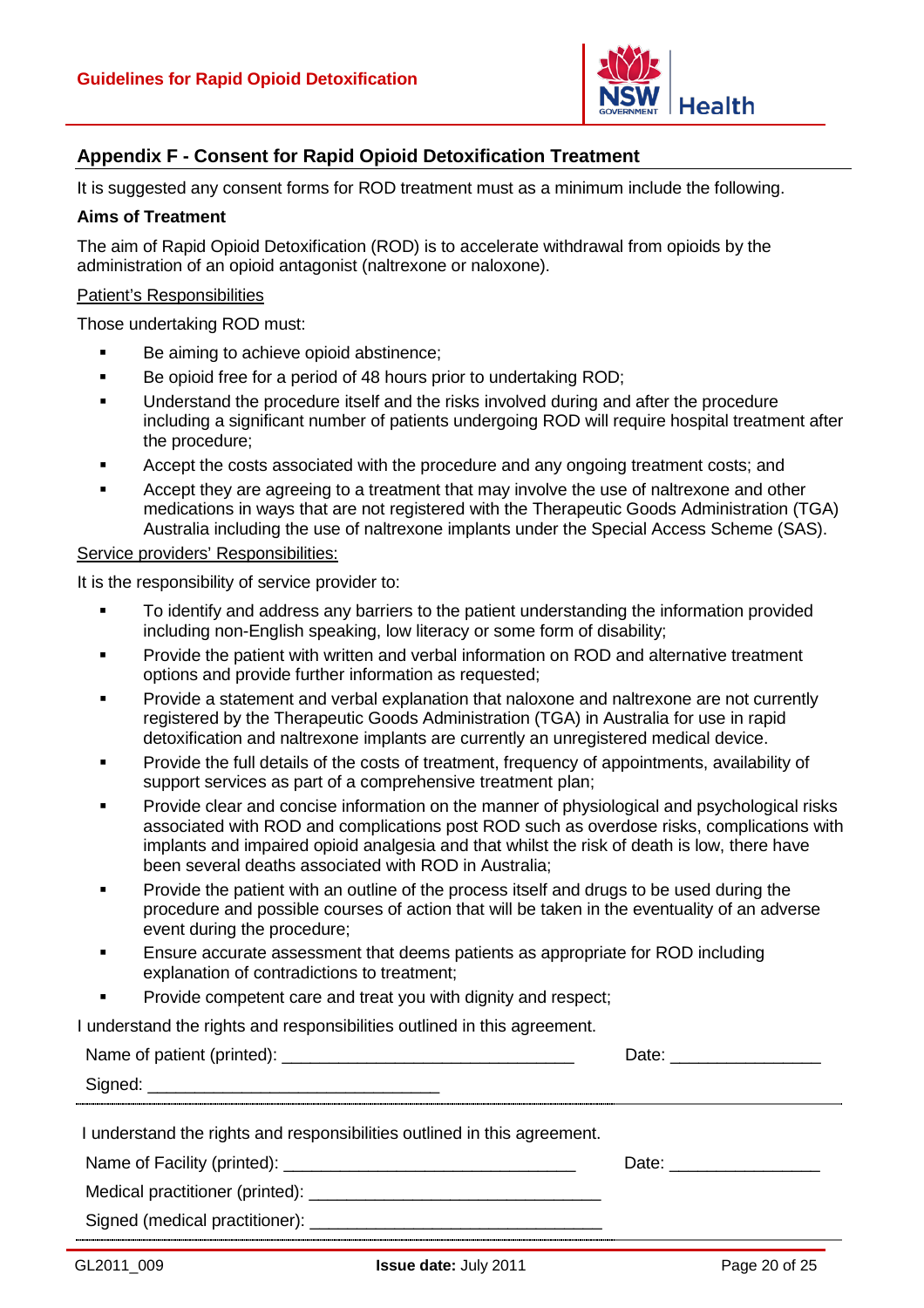

### <span id="page-25-0"></span>**6 Acknowledgements**

These guidelines were developed by the NSW Health Mental Health and Drug and Alcohol Office with expert advice provided by the Rapid Opioid Detoxification Working Party and the assistance of:

Professor Robert Batey Professor Paul Haber A/Professor Nick Lintzeris Dr Alex Wodak Anne Lawrance Anna Keato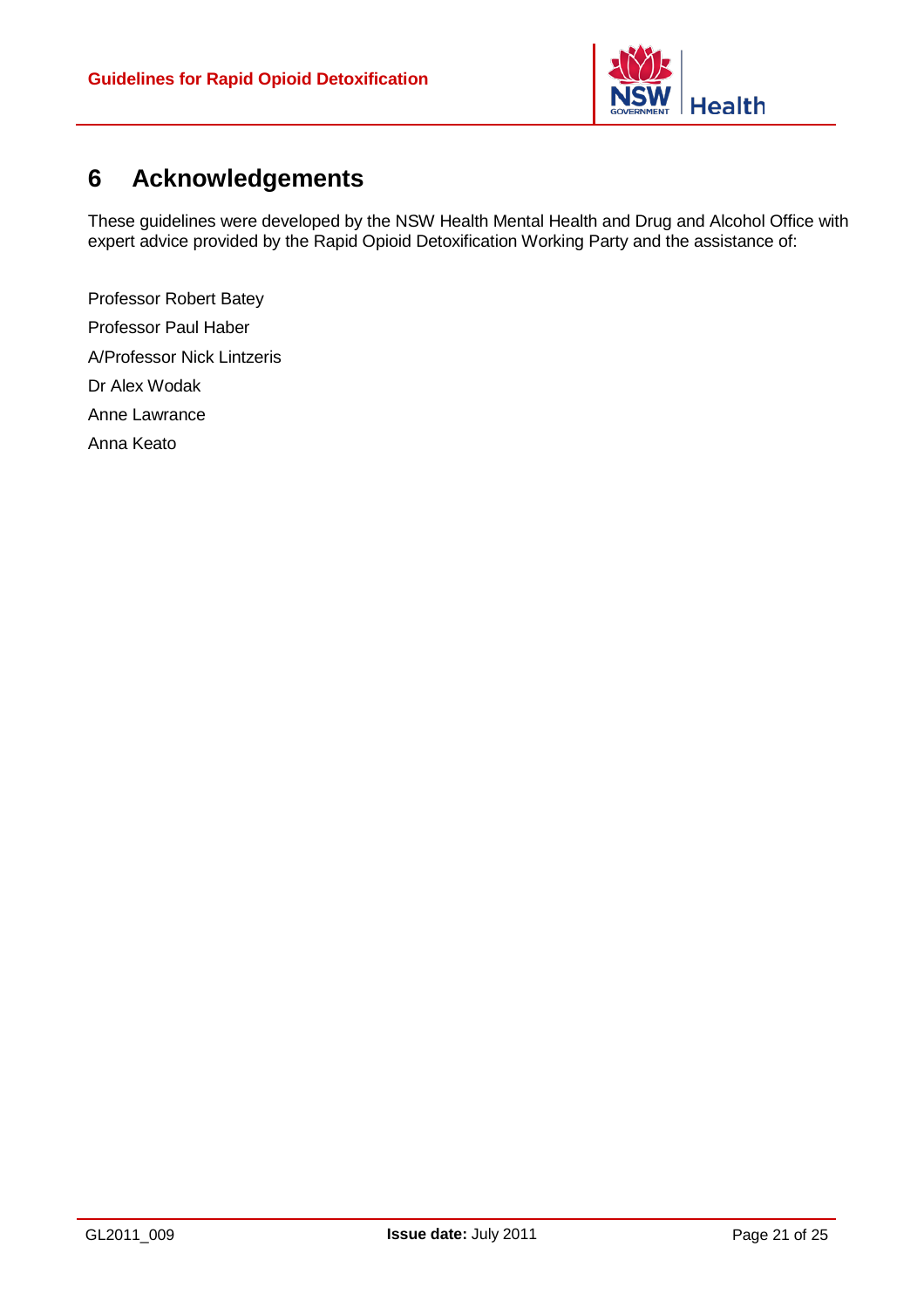

## <span id="page-26-0"></span>**7 Acronyms**

| <b>AChAM</b> | Australiasian Chapter of Addiction Medicine   |
|--------------|-----------------------------------------------|
| <b>CNS</b>   | <b>Central Nervous System</b>                 |
| GI           | Gastrointenstinal                             |
| <b>MAC</b>   | <b>Medical Advisory Committee</b>             |
| <b>NHMRC</b> | National Health and Medicale Research Council |
| <b>NSW</b>   | <b>New South Wales</b>                        |
| <b>OTP</b>   | <b>Opioid Treatment Program</b>               |
| <b>RACP</b>  | Royal Australasian College of Physicians      |
| <b>ROD</b>   | Rapid Opioid Detoxification                   |
| <b>SAS</b>   | <b>Special Access Scheme</b>                  |
| <b>TGA</b>   | <b>Therapeutic Goods Administration</b>       |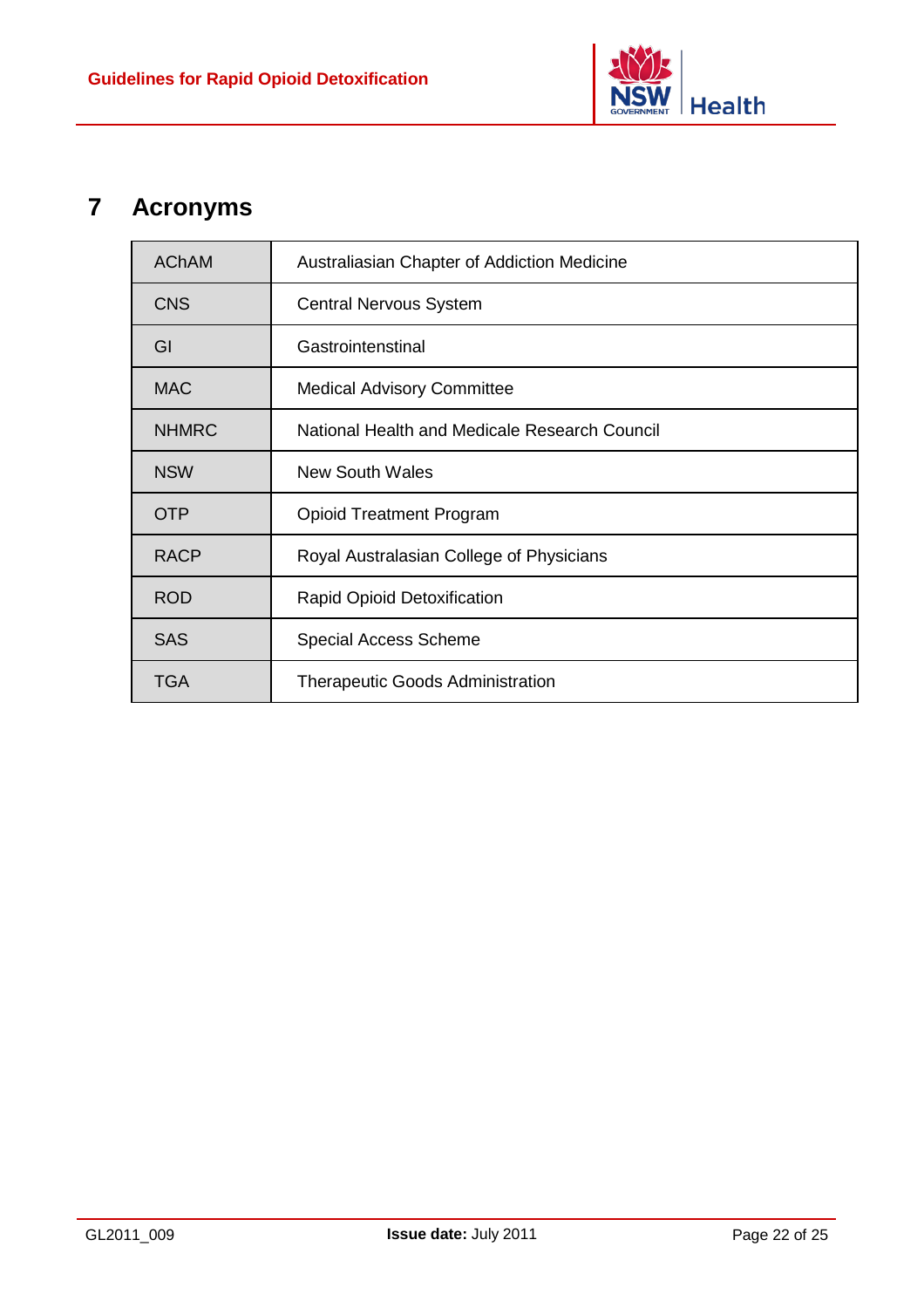

### <span id="page-27-0"></span>**8 References**

Royal Australasian College of Physicians (RACP) Position Statement on naltrexone

Albanese, A., Gevirtz, C., Oppenheim, B., Field, J., Abels, I., & Eustace, J. (2000). Outcome and six-month follow up of patients after ultra rapid opiate detoxification. Journal of Addictive Diseases, 19, 11-28.

Allhoff, T., Renzing-Kohler, K., Kienbaum, P., Sack, S., & Scherbaum, N. (1999). Electrocardiographic abnormalities during recovery from ultr-short opiate detoxification. Addition Biology, 4, 337-344.

Armstrong J, Little M, Murray L. Emergency Department Presentations of Naltrexoneaccelerated Detoxification. ACAD Emerg Med; August 2003, Vol. 10, No. 8.

Azatian, A., Papiasvilli, A., & Joseph, H. (1994). A study of the use of clonidine and naltrexone in the treatment of opioid addiction in the former USSR. Journal of Addictive Diseases, 13, 35- 52.

Bell, J., Young, M., Masterman, S., Morris, A., Mattick, R. P., & Bammer, G. (1999). A pilot study of naltrexone-accelerated detoxification in opioid dependence. Medical Journal of Australia, 171, 26-30.

Brewer, C. (1998). Unethical promotion of rapid opiate detoxification under anaesthesia (RODA) [Letter]. The Lancet, 351, 218.

Charney, D., Heninger, G., & Kleber, H. (1986). The combined use of clonidine and naltrexone as rapid, safe and effective treatment of abrupt withdrawal from methadone. Amercian Journal of Psychiatry, 143(831-837).

Guidelines and Procedures for the Use of Naltrexone in the management of opioid dependence (2003) Commonwealth of Australia

Cook, T., & Collins, P. (1998). Rapid opioid detoxification under anaesthesia. Hosptial Medicine, 59, 245-247.

Cucchia, A., Monnat, M., Spagnoli, J., Ferrero, F., & Bertschy, G. (1998). Ultra-rapid opiate detoxification using deep sedation with oral midazolam: short and long-term results. Drug and Alcohol Dependence, 52, 253-250.

Department of Health and Ageing Therapeutic Goods Administration. Access to unapproved therapeutic goods via the Special Access Scheme (2009) [<http://www.tga.gov.au/docs/pdf/unapproved/sas.pdf>](http://www.tga.gov.au/docs/pdf/unapproved/sas.pdf) accessed May 2010

Gaughwin, M. (1999). First do no harm: naltrexone acclerated detoxification. Medical Journal of Australia, 171, 499.

Gerra, G., Marcato, A., Caccavari, R., Fontanesi, R., Delsignore, R., Fertonani, G., Anvanini, P., Rutchelli, P., & Passeri, M. (1995). Clonidine and opiate receptor antagonists in the treatment of heroin addiction. Journal of Substance Abuse Treatment, 12, 35-41.

Gerra, M., Zaimovic, A., Rustichelli, M., Fontanesi, M., Zambelli, U., Timpano, M., Bocchi, C., & Delsignore, R. (2000). Rapid opiate detoxification in oupatient treatment. Relationship with naltrexone compliance. Journal of Substance Abuse Treatment, 18, 185-191.

Gevirtz, C., Subhedar, D., & Choi, C. (1998). Rapid Opioid Detoxification [Letter]. JAMA, 279, 1871.

Gevirtz, C., Subhedar, D., & Choi, C. (1999). Catecholamine surge in opioid addicted patients undergoing detoxification under general anesthesia [Letter]. Anesthesiology, 90, 334.

Gold, C., Cullen, D., Gonzales, S., Houtmeyers, D., & Dwyer, M. (1999). Rapid opioid detoxification during general anethesia. Anesthesiology, 91, 1639-1647.

Gowing, L., Ali, R., & White, J. (2000a). Opioid antagonists and adrenergic agonists for the management fo opioid withdrawal (Cochrane Review). (Vol. Issue 2). Oxford: Update Software.

Gowing, L., Ali, R., & White, J. (2000b). Opioid antagonists under sedatinor anaesthesia for opioid withdrawal [Cochrane Protocol]. Cochrane Library, Issue 2.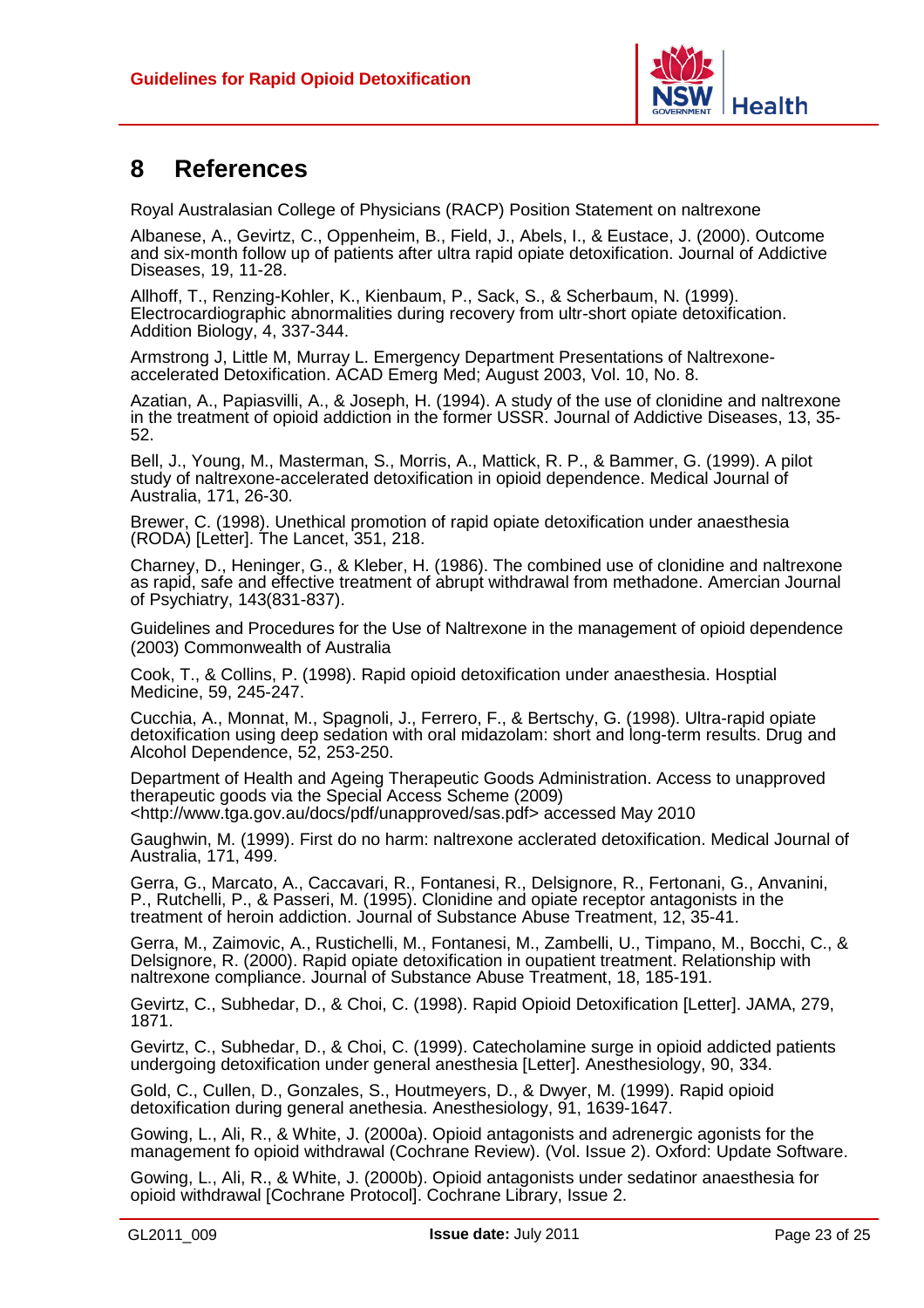

Hensel, M., & Kox, W. (2000). Saftey, efficacy, and long -term results of a modified version of rapid opiate detoxification under general anaesthesia: A prospective study in methadone, heroin, codeine, and morphine addicts. Acta Anaesthesiologica Scandinavica, 44, 326-333.

Hensel, M., Wolter, S., & Kox, W. (2000). EEG controlled rapid opioid withdrawal under general anesthesia. British Journal of Anesthesia, 84, 236-238.

Hoffman, W., Berkowitz, R., McDonald, T., & Hass, F. (1998a). Ultra-rapid opiod detoxification increases spontaneous ventilation. Journal of Clinical Anesthesia, 10, 372-376.

Hoffman, W., McDonald, T., & Berkowitz, R. (1998b). Simultaneous increases in respiration and sympathetic function during opiate detoxification. Journal of Neurosurgical Anesthesiology, 10, 205-210.

Hulse GK, Morris N, Arnold-Reed D, Tait RJ. Improving Clinical Outcomes in Treating Heroin Dependence. Arch Gen Psychiatry; 2009;66(10):1108-1115.

Justins, D. (1998). Rapid opioid detoxification under anaesthesia [Editorial]. Hospital Medicine, 59.

Kienbaum, D., Scherbaum, N., Thürauf, N., Michel, M., Gatspar, M., & Peters, J. (2000). Acute detoxification of opioid-addicted patients with naloxone during propofol or methoheital anesthesia: A comparison of withdrawal symptoms, neuroendocrine, metabolic, and cardiovascular patterns. Critical Care Medicine, 28, 969-976.

Kienbaum, P., Thurauf, N., Michel, M., Scherbaum, N., Gastpar, M., & Peters, J. (1998). Profound increase in epinephine concentration in plasma and cardiovasuclar stimulations after mu-opioid receptor blocake in opioid- addicted patients during barbituate-induced anesthesia for acute detoxification. Anesthesiology, 88, 1154-1161.

Kleber, H. (1998). Ultrarapid opiate detoxification. Addiction, 93, 1629-1633. Kleber, H., Topazian, M., Gaspari, M., Riordan, C., & Kosten, T. (1987). Clonidine and naltrexone in the outpatient treatment of heroin withdrawal. American Journal of Drug and Alcohol Abuse, 13, 1- 17.

Lintzeris N., Soung, Lee., Scopelliti, L., Mabbutt, J., Haber, P. S. Unplanned admissions to two Sydney public hospitals after naltrexone implants. MJA Volume 188 Number 8. 21 April 2008.

London, M., Paul, E., & Gkolia, I. (2000). Ultra-rapid opiate detoxification in hosptial. Psychiatric Bulletin, 23, 544-546.

Lorenzi, P., Marsili, M., Boncinelli, S., Fabbri, L., Fontanari, P., Zorn, A., Mannaioni, P., & Masini, E. (1999). Searching for a general anaesthesia protocol for rapid detoxfication from opioids. European Journal of Anaesthesiology, 16, 719-727.

Mattick, R. P., Bell, J., Daws, L., White, J., O'Brien, S., & Harris, S. (1998). Review of the evidience on the effectiveness of antagonists in maging opioid dependence. Sydney: NDARC.

McDonald, T., Hoffman, W., Berkowitz, R., Cunningham, F., & Cooke, B. (1999). Heart rate variability and plasma catecholamines in patients during opioid detoxification. Journal of Neurosugical Anesthesiology, 11, 195-199.

Merrill, J., & Marshall, R. (1997). Opioid detoxification using naloxone. Drug and Alcohol Review, 16, 3-6.

O'Connor, P., Carroll, K., Shi, J., Schottenfeld, R., Kosten, T., & Rounsaville, B. (1997). Three methods of opioid detoxifcation in a primary care setting. Annuals of Internal Medicine, 127, 526-530.

O'Connor, P., & Kosten, T. (1998). Rapid and ultrarapid opioid detoxification techniques. JAMA, 279, 229-234.

O'Connor, P., Waugh, M., Carroll, K., Rounsaville, B., Diagkogiannis, I., & Schottenfeld, R. (1995). Primary care based ambulatory opioid detoxification: The results of a clinical trial. Journal of General Internal Medicine, 10, 255-260.

O'Neil G, Hulse G, Armstrong J, Little M, Murray L. Rapid Opioid Detoxification in Australia. ACAD Emerg Med; January 2002, 9 (1):63-8.